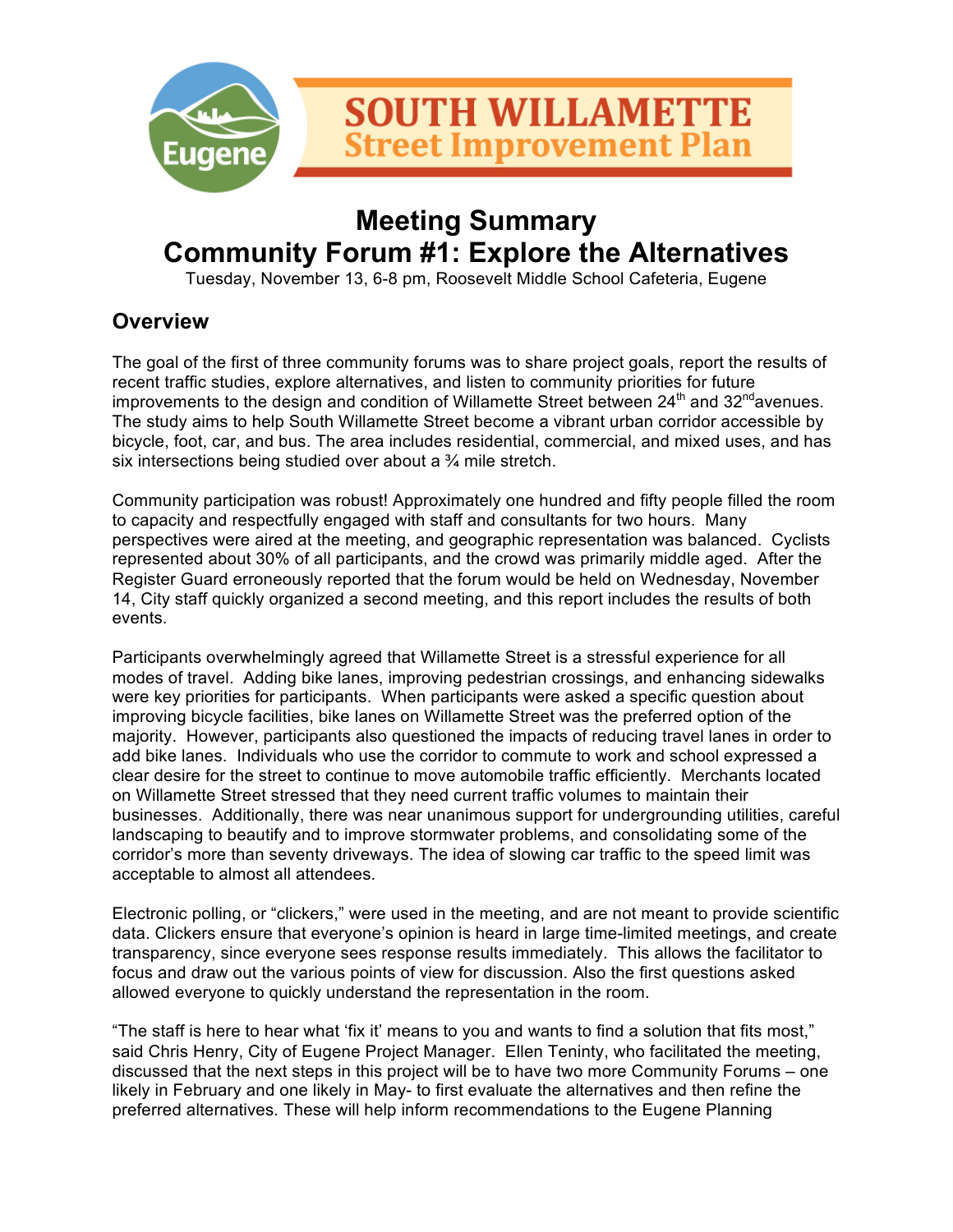Commission and City Council in the fall of 2013. For more information, or to view the slideshow presentation, please visit the project website at http://www.eugene-or.gov/SWillametteStreet.

## **Detailed Summary**

Ellen Teninty asked the audience a couple of hand-raise polling questions to help audience members understand who is in the room. The conclusion was that there were more men than women present, and the audience was overwhelmingly over the age of 34. Then the audience used clickers to participate in a group poll of the following three questions. Due to audience size, some participants did not get clickers and instead filled out a paper survey. Results of the poll were automatically displayed for all to see on a large screen. (Note: Percentages do not equal 100% because some people did not vote).

- 1. Willamette Street between  $24^{th}$  &  $32^{nd}$  Avenues has some problems.
	- A. Agree: 90%
	- B. Disagree: 4%
	- C. Not sure: 5%
- 2. How do you usually travel on Willamette Street?
	- A. Walk or mobility device (wheelchair, scooter): 20%
	- B. Bus: 1%
	- C. Bike: 29%
	- D. Car: 48%
	- E. Other: 1%
- 3. Where is your neighborhood?
	- A. South of  $32^{nd}$  Ave towards Spencer's Butte: 19%
	- B. West of Willamette Street towards Friendly Street: 34%
	- C. East of Willamette Street towards Amazon Parkway: 31%
	- D. Elsewhere: 15%

Project consultants Scott Mansur of DKS Associates and Tom Litster of OTAK presented information about existing conditions and design elements; visit http://www.eugeneor.gov/SWillametteStreet to view the presentation. Questions and comments from the audience followed:

*Audience member:* Will this project address sidewalk issues near the baseball stadium? *Response:* That is north of the project area, however it is part of a separate paving project also currently in planning.

*Audience member:* I believe there might be a lot of people not represented here, especially drivers, and I have concerns about equitable representation.

Audience member asked questions about counts of automobile traffic and freight in the presentation, airing concern that bicycles and pedestrians were not counted.

*Response:* We did count bicyclists and pedestrians however we don't have 24-hour counts. Freight counts provide a typical measure for pavement design (or thickness).

Audience member describes concern over drainage deficiencies that affect the sidewalk usability.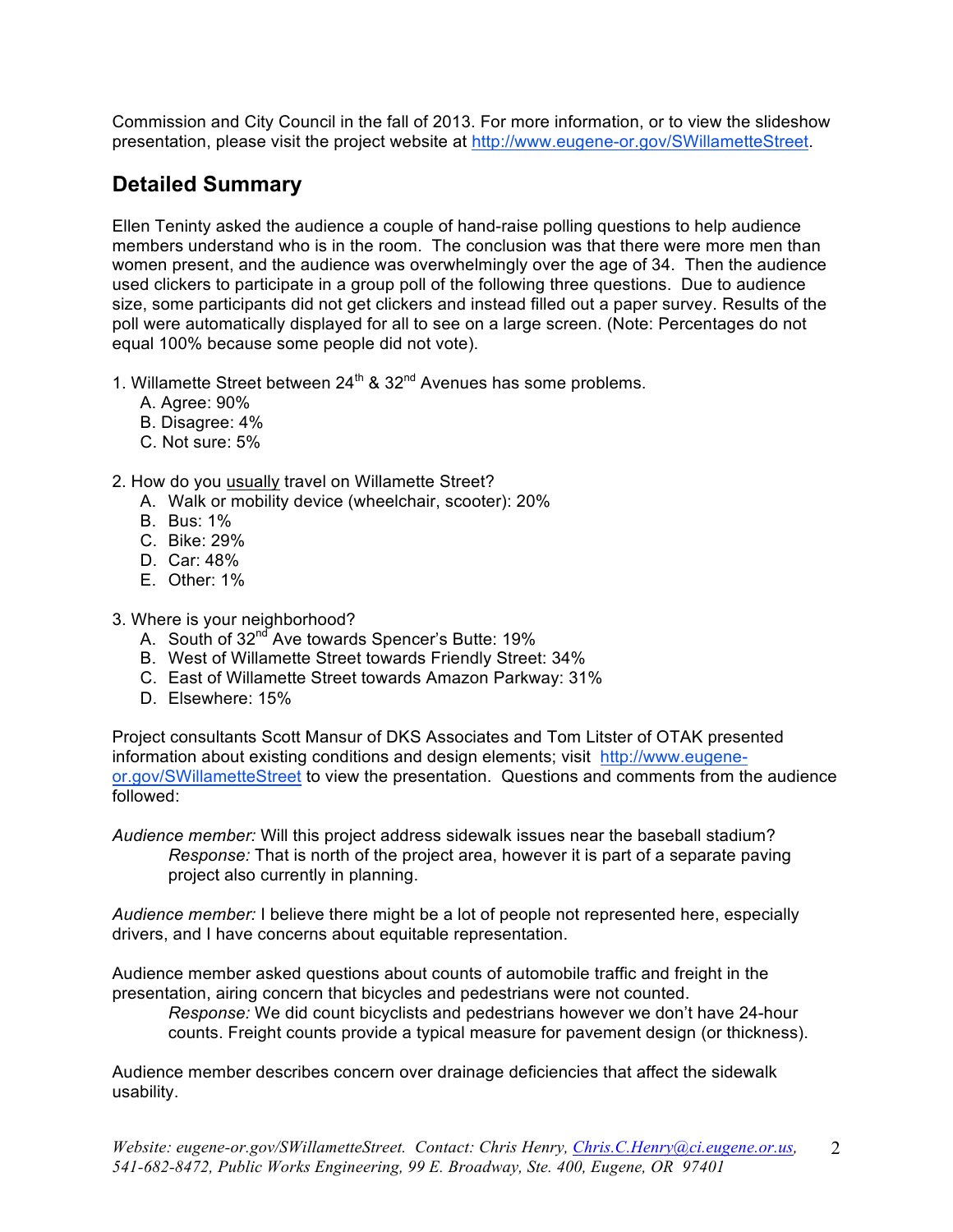*Response:* The drainage would be fixed as part of paving project improvements regardless.

*Audience member:* Is there a safe way to have cyclists use roundabouts? *Response:* Some ways were described.

Other audience members expressed concern about these methods and the safety of roundabouts for cyclists.

*Audience member:* I would love to see streets with a "sharrow" on them however there isn't anywhere for it to link up and sidewalks are dangerous to ride on.

*Audience member:* In a recent survey we conducted at the Market of Choice on Willamette Street, a lot of people said they drove, but wished they biked.

*Audience member:* When talking about the roundabout possibility with bikes, what would that look like?

*Response:* It can be shared use, or separate paths.

*Audience member:* With a lot of right of way, we could consider some alternative stormwater drainage.

*Audience member:* The bus works well for people. I think that Willamette Street gets clogged up with commuters and they should use another route.

*Audience member:* It would be great to have undergrounded utilities. \*Some clapping of approval is heard from the audience.

*Response:* We will be asking EWEB what it would take to underground the utilities on Willamette Street.

*Audience member:* Do we know where the traffic is destined? It seems important to know. *Response:* The planning team had to scale back on the scope and remove destination research from this project. We are relying upon other methods described in the presentation.

*Audience member:* Asks a question regarding the project deadline.

*Response:* The next five years is the deadline for the project because it needs to meet the bond timing.

*Audience member:* More stop signs and a reduction in speed limits might increase the number of people using the Amazon Parkway.

*Audience member:* The bus doesn't loop from Willamette Street through the neighborhood. I would take the bus if that were the case. \*Some clapping in agreement is heard from the audience.

*Audience member:* Have you thought of using bioswales? *Response:* Yes and this is a consideration.

Audience member: A comment about a preference for improvement to turn lanes on 29<sup>th</sup> Ave.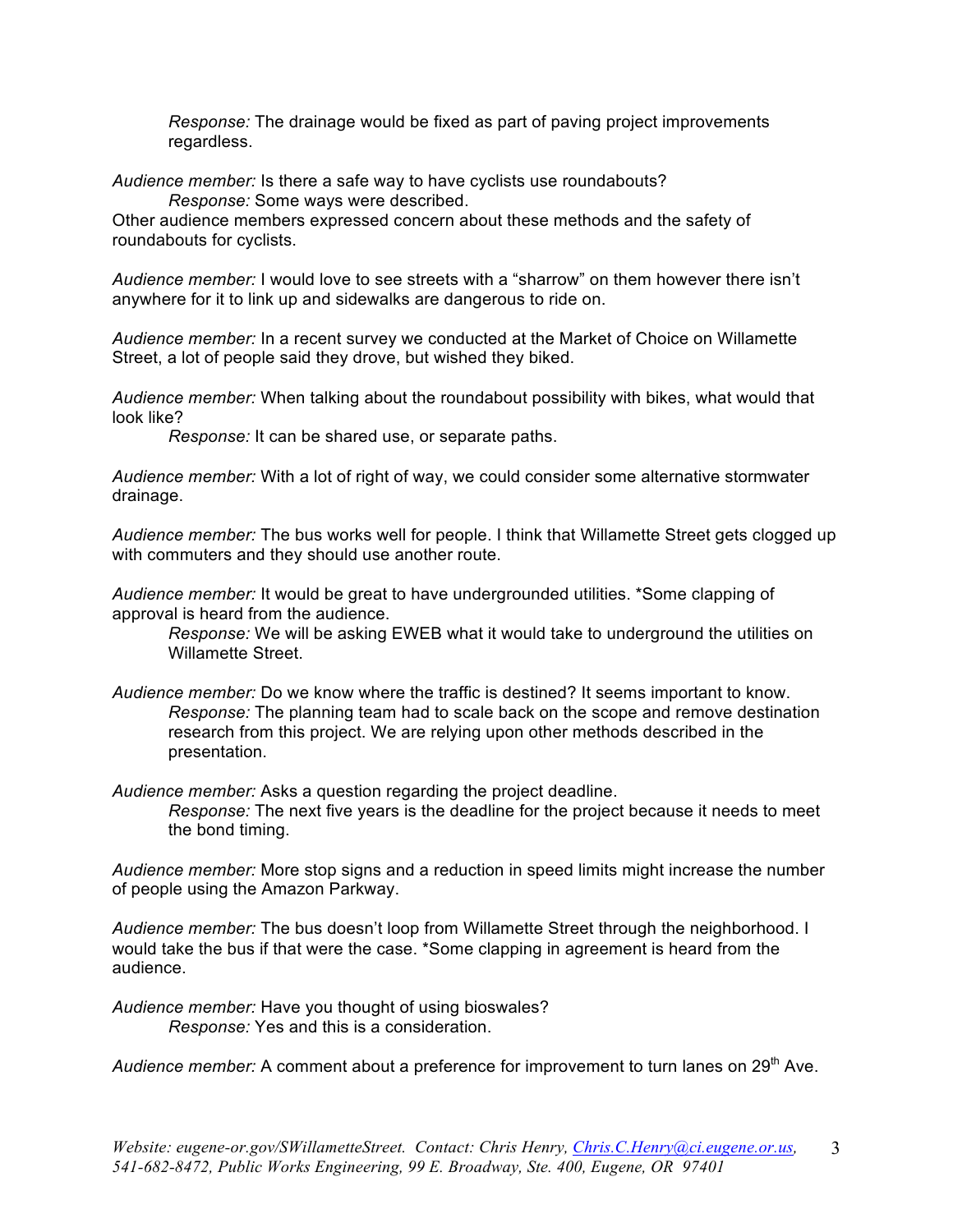*Audience member:* I would like to see bicycle counts on the bike ways paralleling Willamette to better understand how cyclists connect to Willamette Street.

*Response:* Our partners at LCOG might have that information for us. This project may need more funding to work on bicycle and pedestrian improvement.

*Audience member:* Why does the City Council need to approve this project for it to move forward?

*Response:* As a capital improvement project, it needs to be approved by Council.

Community members used clickers to answer two more questions:

- 4. What's your #1 priority for improving this section of Willamette Street?
	- A. Make bus stop improvements: 2%
	- B. Add bike lanes: 47%
	- C. Improve pedestrian crossings: 23%
	- D. Have better sidewalks: 29%
	- E. Improve traffic flow: 18%
	- If not one of these, then write your #1 priority here:
		- Complete streets
		- Find an alternate route for through traffic
		- Improve bike infrastructure, not necessarily lanes
		- Improve bus service to the area. Today there are no local buses to and from nearby neighborhoods
		- Make bike lanes at least 6' wide
		- Plan that includes all
		- Reduce speeding
		- Safety for all modes, slower speed
		- Safety! It is hard to see bikes from car
		- Stormwater management
		- Streetside housing, trees
- 5. What's your #2 priority for improving this section of Willamette Street?
	- A. Make bus stop improvements: 4%
	- B. Add bike lanes: 24%
	- C. Improve pedestrian crossings: 23%
	- D. Have better sidewalks: 29%
	- E. Improve traffic flow: 11%

If not one of these, then write your #2 priority here:

- Find an alternate route for through traffic
- Traffic law enforcement
- Improve cohesiveness/boundaries of neighborhood
- Streetside housing, trees

#### **Responses from audience members who selected having better sidewalks as one of their top priorities:**

*Audience member:* I walk a lot on Willamette Street and the utility poles and other obstructions are in the way.

*Audience member:* The cars coming from the street into parking lots are under a lot of pressure to get off the street and it makes it dangerous for pedestrians.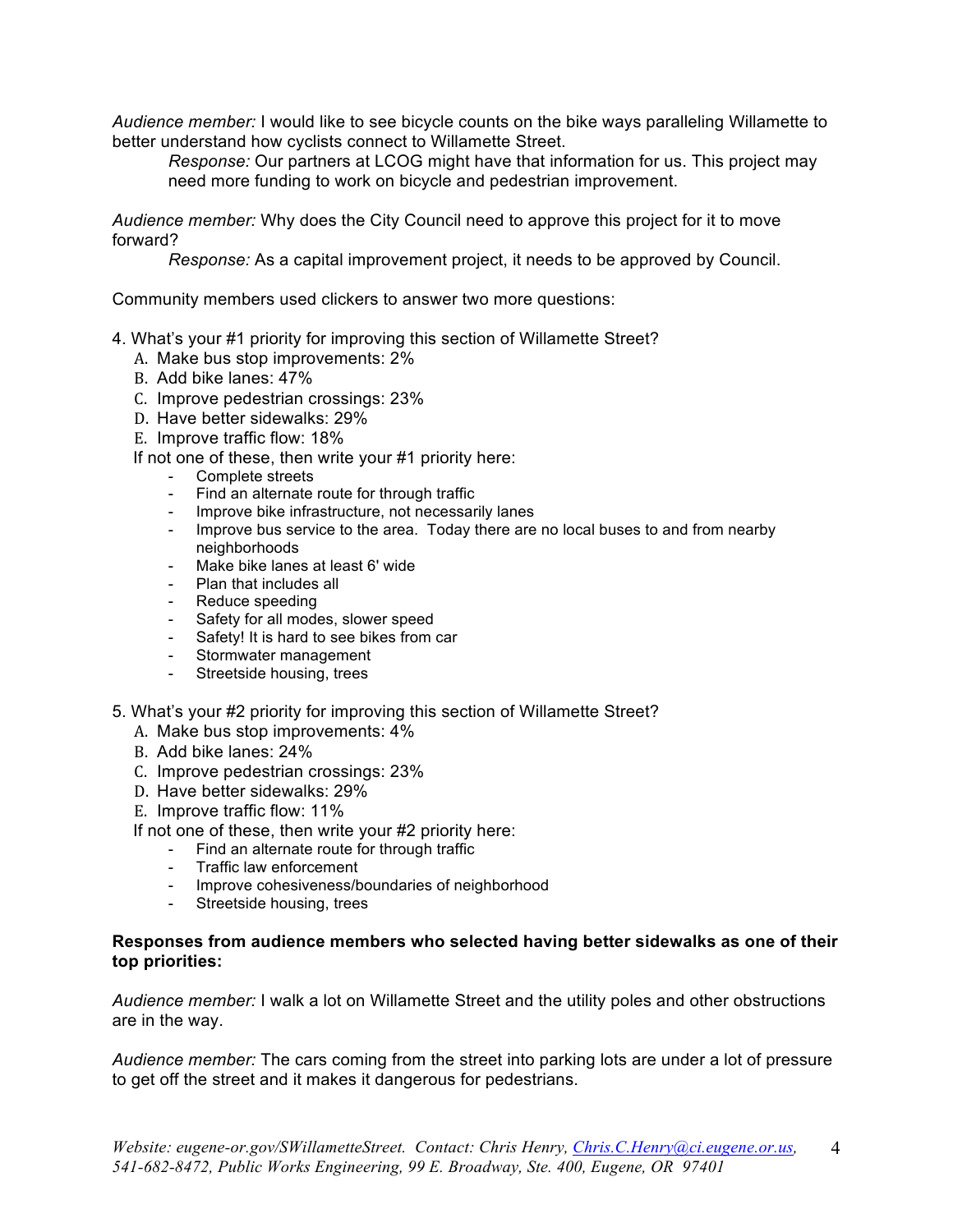*Audience member:* Sidewalk in front of Woodfield Station does not have room for pedestrians because cars have to pull all the way out to see traffic and get their opportunity to pull out.

*Audience member:* We should be able to park in one area –whether you bike or car- and walk to other destinations. People want to visit more than one place on Willamette Street.

*Audience member:* Can we get grant funding for improvements to the private way as well as the public way?

*Response:* Some longer-term planning can provide for public-private alternatives and improvements that require redevelopment.

*Audience member:* The sidewalks need a buffer between the traffic and pedestrians.

*Audience member:* I've been drenched walking on the sidewalk by cars driving by. Also automobile side mirrors are dangerous to pedestrians on Willamette Street.

#### **Responses from audience members who selected improving traffic flow as one of their top priorities:**

*Audience member:* Traffic stress makes people do weird things. We need to slow down traffic to reduce the stress.

*Audience member:* 'Improve bike lanes' and 'improve traffic flow' seems like the same thing.

*Audience member:* What if the lanes are reduced and the idea is that automobiles shouldn't use the street? That would be bad, because it would actually cause a lot of problems.

*Audience member:* To me, improving traffic flow is for walking, biking, and cars and it means slowing it down, making it more thoughtful. I would like to sit outside at a restaurant and enjoy it but you can't do that now on Willamette Street.

*Audience member:* I don't drive a lot, but I do if I have to go to Willamette Street, especially if I bring my kids. Even driving there is very stressful.

*Audience member:* Regardless of the mode, it is stressful for people.

*Audience member:* Sometimes congestion is a calming (slowing) device.

6. Cyclists only (self-define): What would you prefer?

- A. Bike lanes on street: 23%
- B. Bike lanes separated from street: 27%
- C. Bikes & cars sharing lanes: 0%
- D. Parallel bike route off Willamette Street: 8%
- E. Other: 0%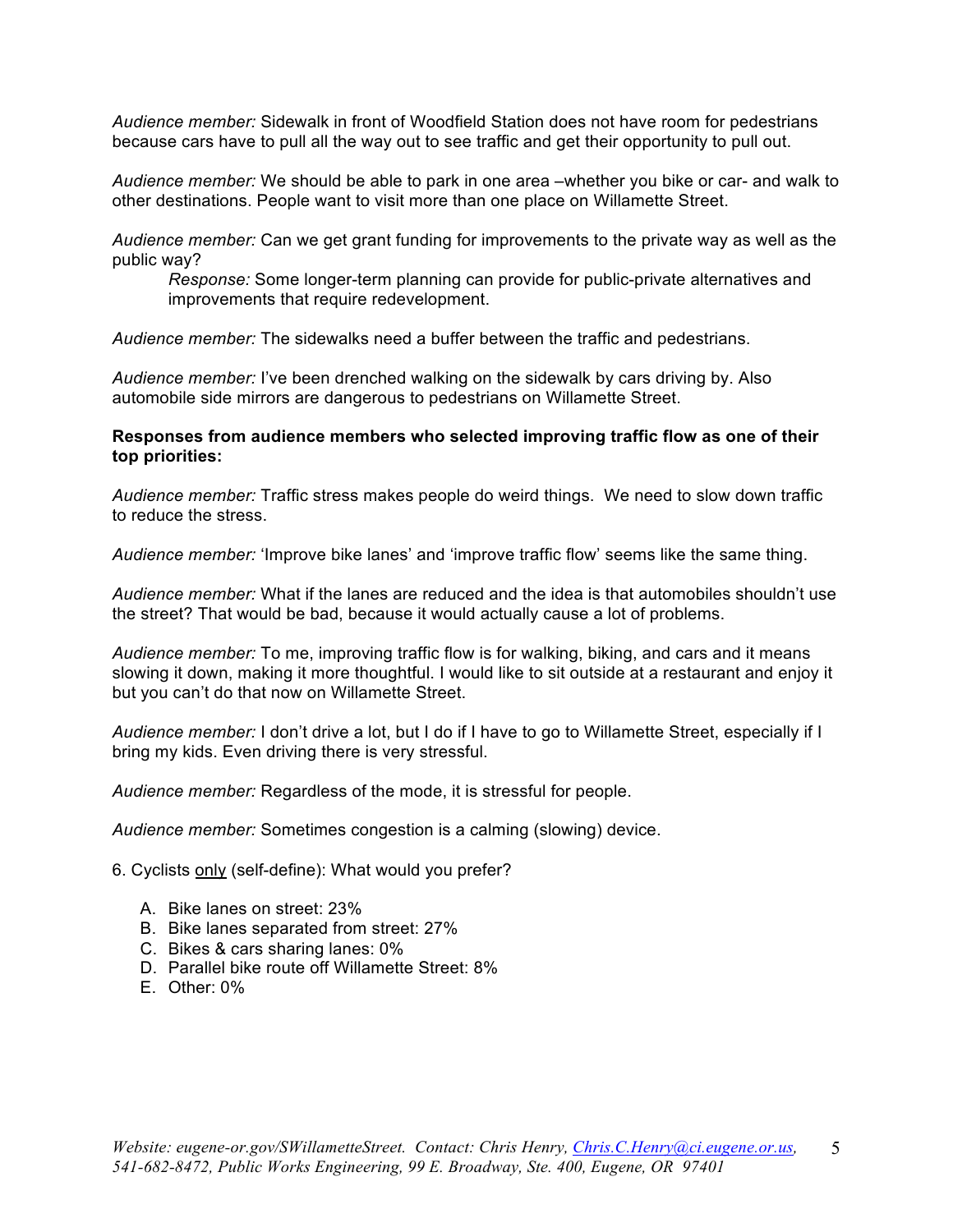This question was asked again removing separated bike lanes as an option, since it is likely to be a more long-term solution.

- A. Bike lanes on street: 40%
- B. Bikes & cars sharing lanes: 1%
- C. Parallel bike route off Willamette Street: 11%
- D. Other: 0%
- 7. Non-cyclists only: What would help you to ride your bike on Willamette Street?
	- A. Bike lanes on street: 11%
	- B. Bike lanes separated from street 15%
	- C. Bikes & cars sharing lanes 0%
	- D. Parallel bike route off Willamette Street 10%
	- E. Other: 3%

#### **Discussion on bikes:**

*Audience member:* Bicycle safety means anti texting laws.

*Audience member:* Despite the fact that you have to have the speed limit the way it is, the lights could be set slower.

*Audience member:* My middle school son used to ride his bike up Willamette Street and there are tons of kids in the area. This needs to be safe for kids because even if you tell them not to use a certain route, if it's the most direct way, and it has no hills, they will use it.

*Audience member:* Question about application of a multi-modal level of service analysis for each of the modes.

*Response:* We performed an analysis of each of the transportation modes (auto, bicycle, pedestrian, and transit) for the existing street segments on Willamette Street, but found that the results were not particularly helpful at this stage. For example, the results indicated a current level of service for bicycles of "D" while we don't think most users would agree with that assessment. We do plan to use the multi-modal level of service analysis tool to help compare alternatives to better understand some of the trade-offs. (The MMLOS results are included in the Existing Conditions Report on the project website).

*Audience member:* Use concrete because it is better than asphalt and lasts longer. It's good for cyclists.

*Audience member:* Cycling up Willamette Street is a gauntlet and stressful.

Ellen Teninty asks some questions for response by raising hands: and the audience overwhelming agreed that they supported slower traffic on Willamette Street, undergrounding of utilities, improvements to stormwater, and consolidation of some driveways.

#### **Additional comments and questions:**

*Audience member:* I have concerns about this project being separate from the long-term planning.

*Response:* We have coordinated between the efforts and we hope to be responsible stewards for the public interest.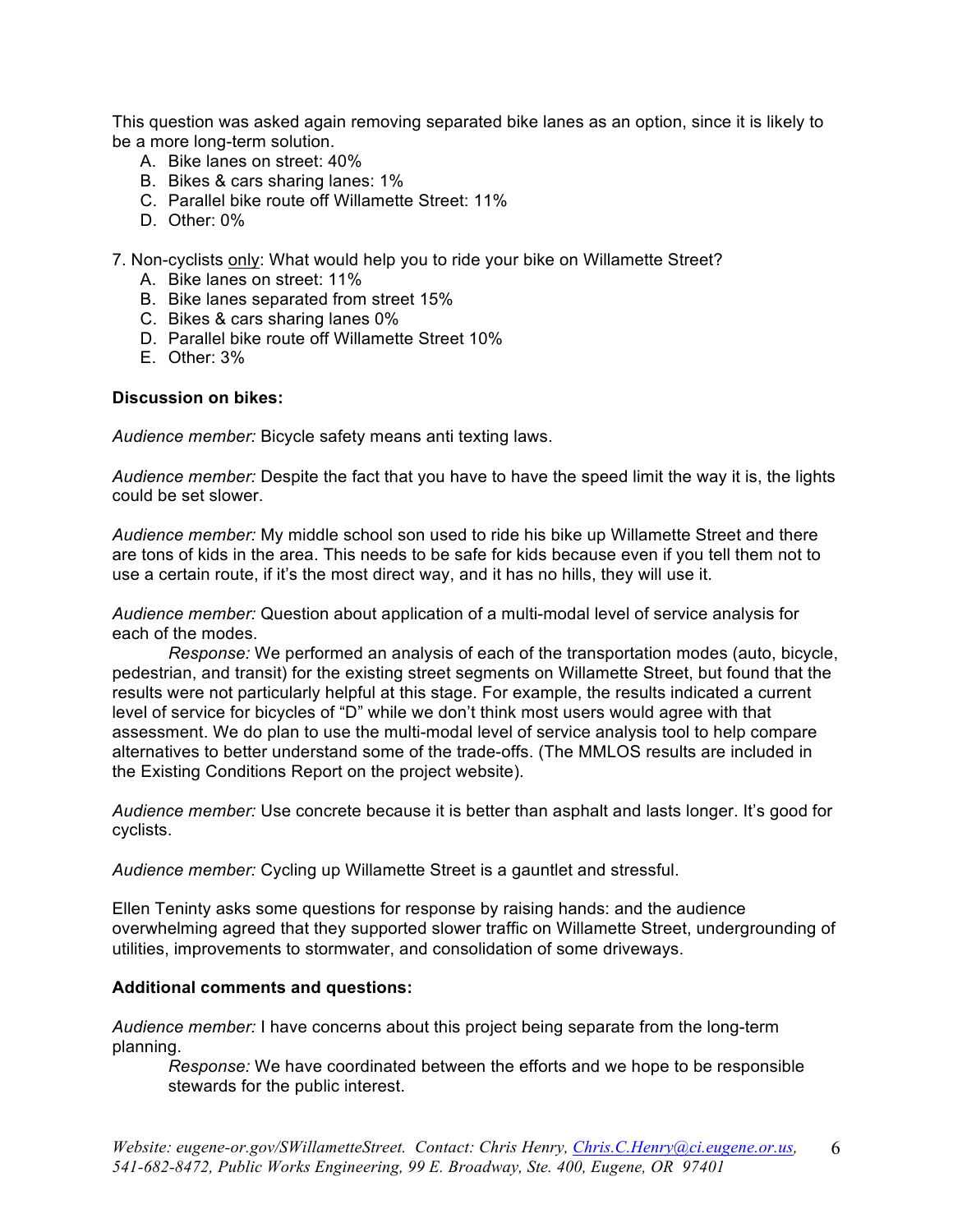*Audience member:* Even if we had separate bike lanes, I wouldn't use them because of all the driveways.

*Audience member:* We need to look at the possibility of bus pullouts.

Audience member: Is there any effort to link this project more with 18<sup>th</sup> & 20<sup>th</sup> & Willamette and the rest of the routes to downtown?

*Response:* We have done a lot of work and will continue.

*Audience member:* Many people here walk and bike or would like to and I think this speaks to the need for complete streets.

*Audience member:* Alternate bikeways are very important and I believe that if you put a bicycle lane on Willamette Street, it will put the bicyclists in great danger. A lot of people are not used to sharing the road with bicyclists.

*Audience member:* For the next forum, I wish you would put in a slide with options for painting the lanes on the street for the full range of potential alternatives.

*Audience member:* I heard some people bring up parallel ways to get around the area in bikeways off of Willamette Street. What I want to do is access the businesses and services on the street and have equal access as anybody else.

*Audience member:* If I'm riding my bike, I'm more likely to just stop by one of the stores on a whim.

Before people left, they filled out the following two questions and dropped them in a collection bin:

- 1. One thing I want to make sure is front and center in the plan is: (see below for answers)
- 2. After this evening, I am most encouraged by: (see below for answers)

Ellen Teninty concludes at the meeting at 8pm and thanks everyone for attending. The audience applauds. Some audience members shout 'thank you' for having the meeting.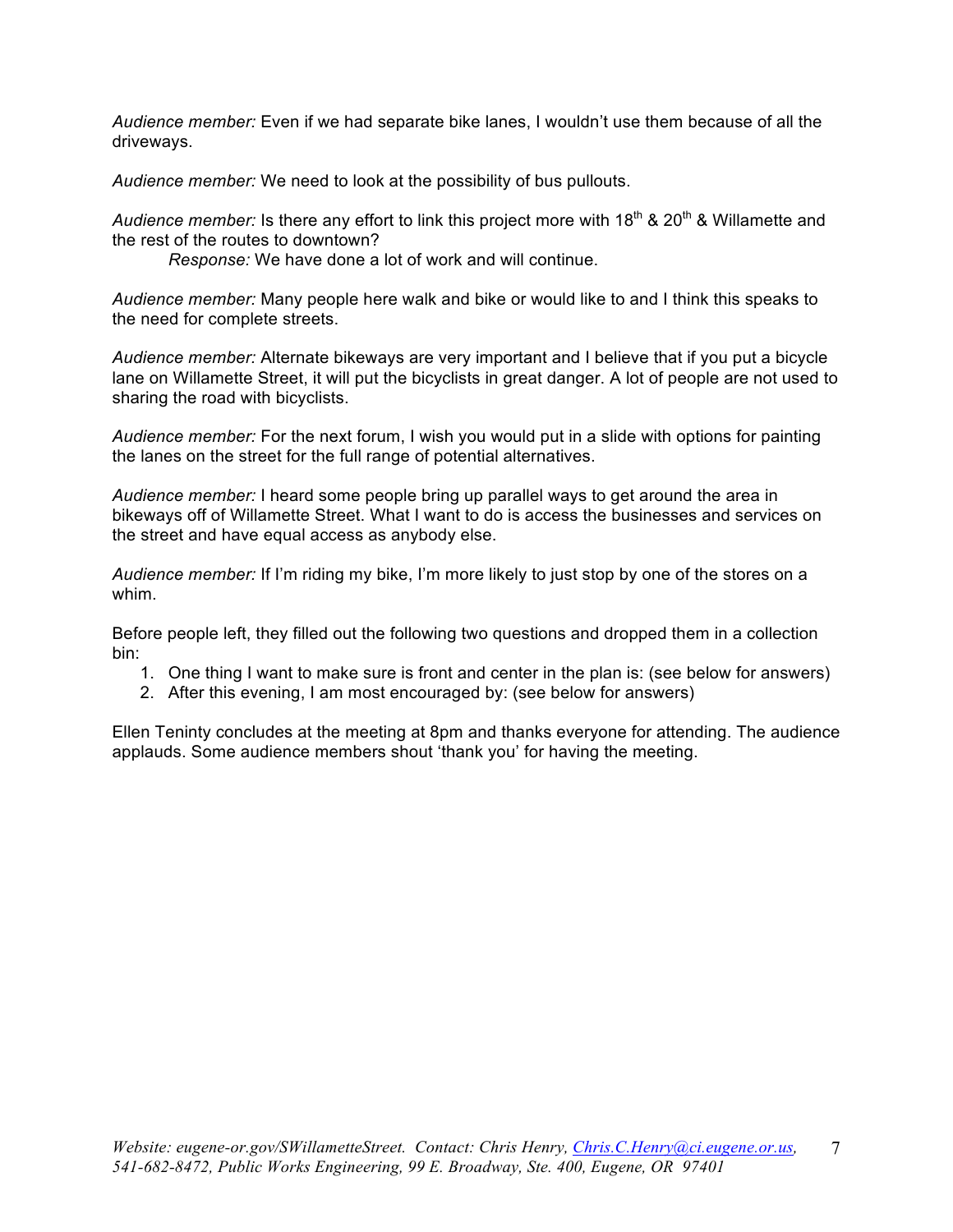# **Additional Meeting**

Wednesday, November 14, 6-8 pm, Roosevelt Middle School Cafeteria, Eugene

The morning after the forum, the Register Guard erroneously reported that the forum would be held that night. The City recognized the implications of the error and quickly made plans to host an additional meeting. Following are the comments, questions, and survey responses from this group of 20 participants, some of whom also attended the previous evening:

*Audience member:* So there isn't a design already? *Response:* No, we are developing alternatives.

*Audience member:* Is there a specific design on the table? *Response:* We are developing the alternatives and are in the idea-generation phase.

*Audience member:* If the group said, "Let's not do a project," would you listen to us and not do a project?

*Response:* We would report it to the City Council. There will still be a paving project. There is a need to fix some of the major issues, however, and the money is already there (for the pavement preservation project through recent passage of the pavement preservation bond).

Forms were handed out to mark, and show of hands was requested. A total of 16 surveys were returned and the results are:

- 1. Willamette Street between  $24^{th}$  &  $32^{nd}$  Avenues has some problems.
	- A. Agree: 100%
	- B. Disagree: 0%
	- C. Not sure: 0%
- 2. How do you usually travel on Willamette Street?
	- F. Walk or mobility device (wheelchair, scooter): 19%
	- G. Bus: 13%
	- H. Bike: 12%
	- I. Car: 56%
	- J. Other: 0%
- 3. Where is your neighborhood?
	- E. South of  $32^{nd}$  Ave towards Spencer's Butte:  $51\%$
	- F. West of Willamette Street towards Friendly Street: 14%
	- G. East of Willamette Street towards Amazon Parkway: 33%
	- H. Elsewhere: 2%
- *Audience member:* How will these tallies be used? I'm concerned about equal representation. *Response:* We are concerned about equal representation too. The information will help us determine where else we need to reach out to in order to gain equitable and robust representation.

*Audience member:* Was the Bailey Hill project effective as far as travel and congestion?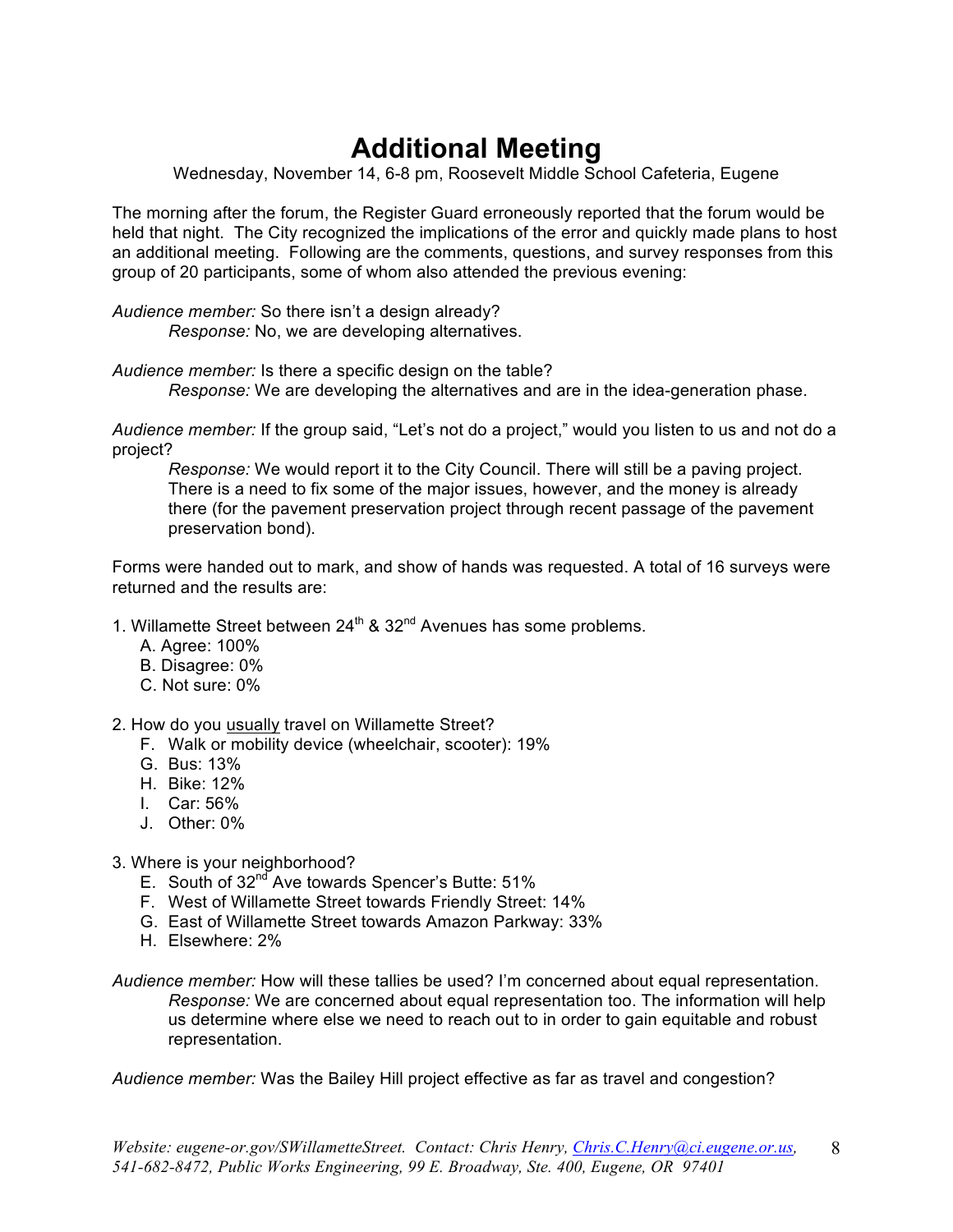*Response:* There was a fatality there before the project and it is not yet known what the effectiveness is since completion of the project.

*Audience member:* How was the traffic study done? Specifically how were the number of lanes studied?

*Response:* Autos, pedestrians, and bicycles were counted during three-hour periods in the morning and evening peaks at the studied intersections.

*Audience member:* It sounds like you're there: that there *is* a problem. Are we beyond debating that there is a problem or not?

*Response:* Yes. We believe it is our duty to do something about fixing this problem for the community. We are at the point of identifying what the solution is and going after grant funding to further achieve the solutions desired.

*Audience member:* Is this project reality-based or is it what we would like to do down the road? *Response:* We are engineers and are very reality-based. We want to make it work with what we have

*Audience member:* Is there any reason why a concrete barrier separation like a short wall might not be able to fit or work in the area? Her stepson ran out and got hit by a car and something like that would help prevent that.

*Audience member:* I would like to make sure that whatever happens in the planning area, that it connects and hooks into the bigger system.

*Audience member:* I was going to make the comment about how I appreciate the stats on injury and crashes on Willamette Street. I usually use Amazon Parkway. Wider sidewalks and lighting and having drivers be more aware of what's going on will help [the vision impaired]. The crosswalks seem to be in the right positions and I appreciate that the talking signals were installed.

*Audience member:* Are there plans for bus rapid transit to be installed? *Response:* That could be 50 years from now, it's a long ways out.

*Audience member:* I'm delighted to hear plans to fix this dysfunctional disaster. I think it has tremendous potential and I encourage bold steps because it could be a wonderful place. I like the whole idea about facilitating bikes, because it needs to be easier and safer. I won't get out to ride my bike. I think that the planning should focus on enabling other modes, like pedestrians and bikes. When people walk on Willamette Street, people get sprayed with water by busses. There should be some specific stormwater improvements to areas around bus stops.

*Audience member:* Bicycles share the sidewalks with pedestrians and I think the speed of the bikes is a problem.

*Response:* Mostly it's because of two modes sharing the same space.

*Audience member:* I bike more risky and faster when I'm on Willamette Street because you sort of have to in order to be successful if you want to ride that corridor on a bike. It seemed like there was an opportunity to do some of the development I've seen in a better way than has been.

*Response:* We are looking into form-based code and design standards to help prevent some of those kinds of problems from happening.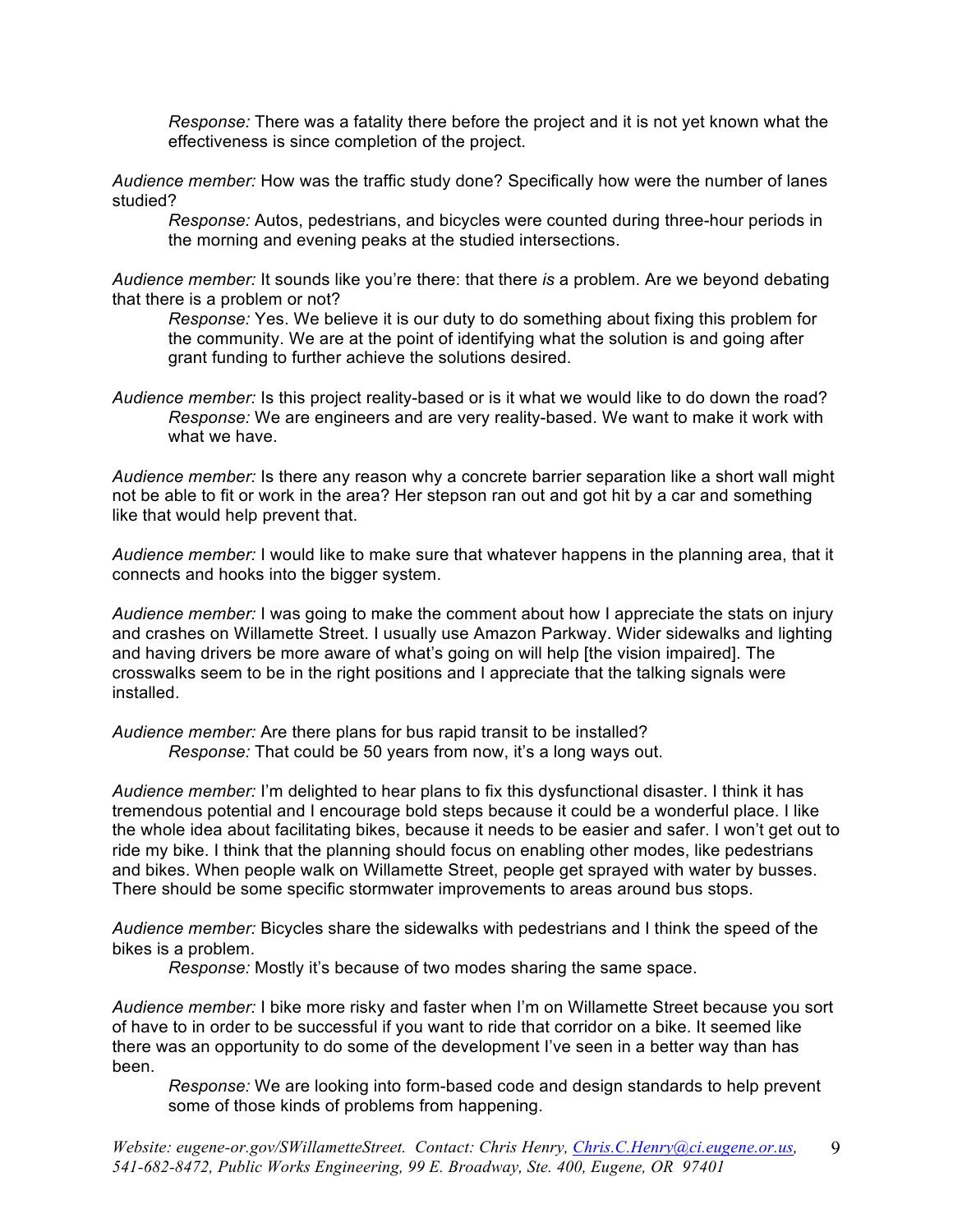*Audience member:* There are a lot of driveways and that causes a lot of issues. I see it as incompatible to have walking where there are a lot of driveways. There is a redundancy with bike and bus lanes but the sidewalk is what matters. I think we can't be all things to all people or it will be a disaster.

*Audience member:* I am not an all-weather biker. There isn't bicycle infrastructure that makes me feel safe there.

*Audience member:* Bikes can park and walk and in my opinion.

- 4. What's your #1 priority for improving this section of Willamette Street?
	- A. Make bus stop improvements: 0%
	- B. Add bike lanes: 31%
	- C. Improve pedestrian crossings: 12%
	- D. Have better sidewalks: 44%
	- E. Improve traffic flow: 0%

If not one of these, then write your #1 priority here: Trees

- 5. What's your #2 priority for improving this section of Willamette Street?
	- A. Make bus stop improvements: 1%
	- B. Add bike lanes: 31%
	- C. Improve pedestrian crossings: 19%
	- D. Have better sidewalks: 19%
	- E. Improve traffic flow: 13%

If not one of these, then write your #2 priority here: (no responses)

#### Discussion:

*Audience member:* Amazon Parkway is an alternative bicycle route to Willamette Street. Isn't it a little easier for drivers to go a little further away than it is for someone in a human-powered vehicle? There also needs to be more bike signage for where these bicycle routes are.

*Audience member:* I wonder if there are any ideas floating around about how you can widen the corridor while not compromising the business parking access?

*Response:* Yes. Chris discussed alternatives and options, some of which would require more right-of-way.

*Audience member:* There just isn't enough room on Willamette Street. Why not just run a parallel bike route to Willamette Street? Reducing traffic lanes would be disastrous in this area.

*Audience member:* Alleys could be helpful and considered for improvements.

*Audience member:* The bicycle interest in this is not about finding alternative routes to bypass Willamette Street. It is because cyclists would like to access the businesses equally. For some people, walking is their primary mode of transportation. It is a basic right to be able to get there the way that people want to get there. The people who want to use the area will use the area more because it won't be a hellish place to visit.

*Audience member:* If we widen the sidewalk, people who bike can also use the sidewalk –they are already having to do that. And thank you for having this public forum.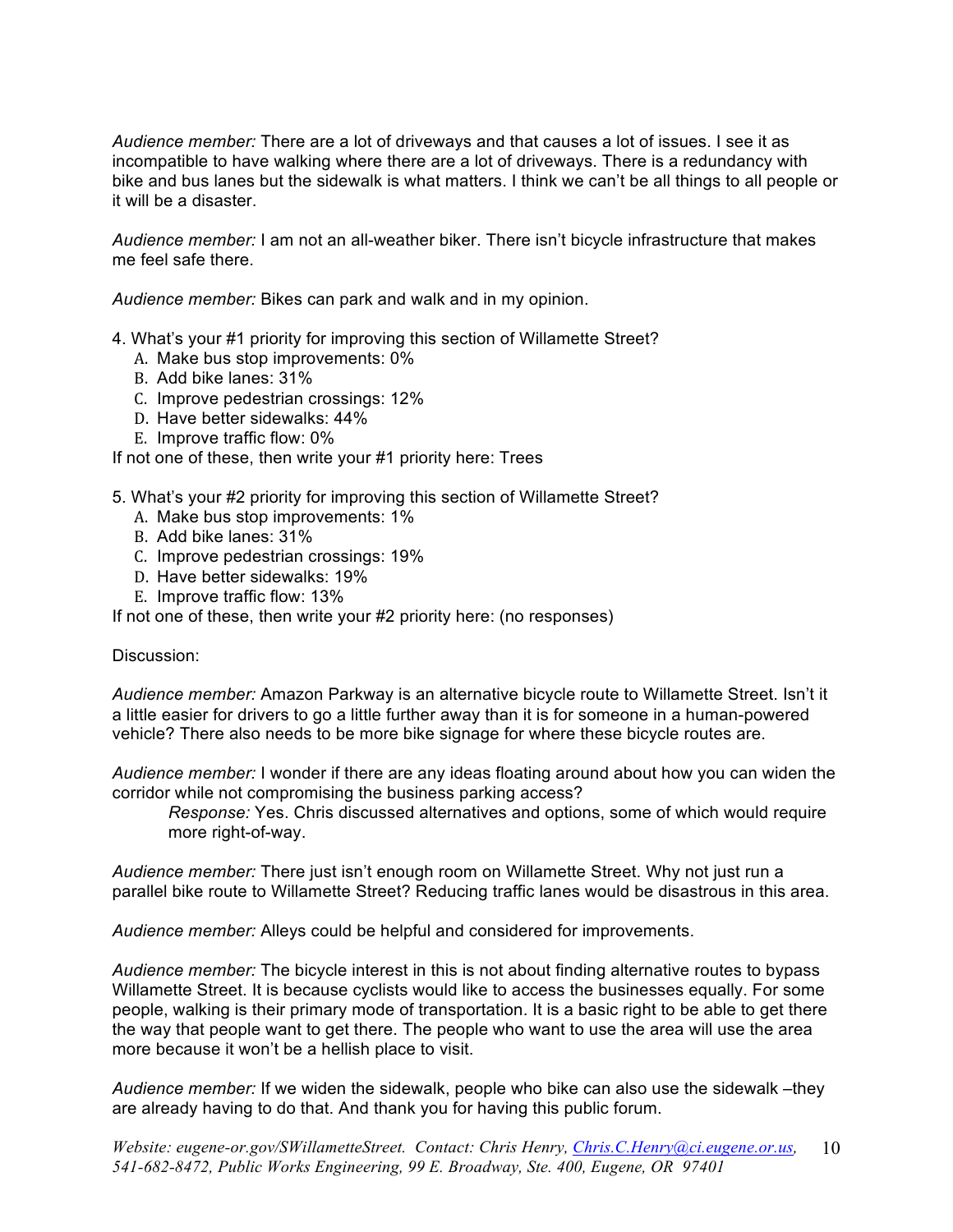- *Audience member:* Is it clear at this point whether or not we need 4 lanes of traffic? *Response:* We haven't done that analysis yet. It can work today and it may work in the future, however in the future, the place may be different and we may need to adopt different mobility standards.
- 6. Cyclists only (self-define): What would you prefer?
	- A. Bike lanes on street: 13%
	- B. Bike lanes separated from street: 38%
	- C. Bikes & cars sharing lanes: 0%
	- D. Parallel bike route off Willamette Street: 0%
	- E. Other: 0%
- 7. Non-cyclists only: What would help you to ride your bike on Willamette Street?
	- A. Bike lanes on street: 0%
	- B. Bike lanes separated from street: 25%
	- C. Bikes & cars sharing lanes: 12%
	- D. Parallel bike route off Willamette Street: 0%
	- E. Other: 0%

Additional discussion:

*Audience member:* There could be a dedicated through-lane.

*Response:* Please send us more information about that. It's a new idea.

*Audience member:* There is a growing movement about mechanized bikes and there could be a shift where there are just a lot more bikes and that should be accommodated.

*Audience member:* I'm not thrilled about alternative bike routes.

*Audience member:* Would it be possible to have the speed limit be slower, like 20 mph? It could help with congestion.

*Response:* We set the speed limit to the travelled speeds so it would be highly unlikely that people would actually drive that speed.

*Audience member:* I'm not saying we should not try to accommodate bicycle access, however I think that alternative routes would be best. Also, there should be covered bike parking areas that maybe even have a special lock. They could be so that you could ride your bike, park it, and then ride your bike and park it. I also think there should be improved cross walks. There is a huge drop in traffic during the summer months and that's probably due to UO enrollment.

*Audience member:* My general appeal is to expand the way we think about this project to be more than just about traffic to be instead more about the creation of place. Thinking of a redesign of that space. I think front and center is really aesthetics: what does it look like to be there and what does it feel like to be there?

*Audience member:* Greenery and good materials and things that make it look nice and make it look inviting.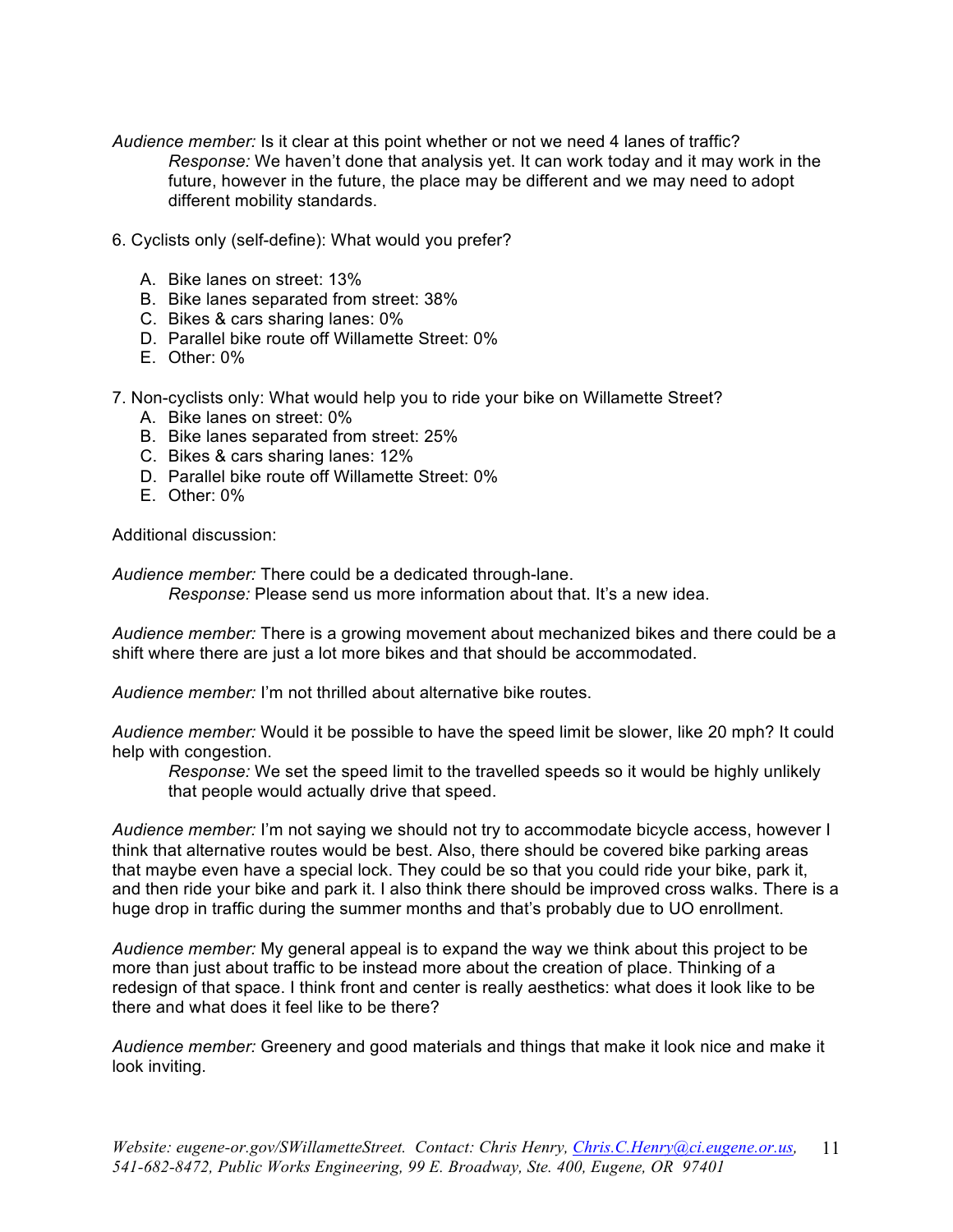*Audience member:* I really think this corridor could be more things to more people. I think we need to be sensitive to look at what really does work for people with disabilities, people who walk and ride bikes and what they need.

*Audience member:* On beautification: greenscaping sounds lovely. They should underground the power lines. They are so ugly. It should be a top priority.

*Response:* We will be asking EWEB what it will take to underground the utilities and that will be a decision by the City Council and the EWEB Board.

*Audience member:* Some kind of little topographical bump or something would be nice for cars to be able to tell that they are in the pedestrian realm.

*Audience member:* It would be good to have some signal to cars that they are in the pedestrian area.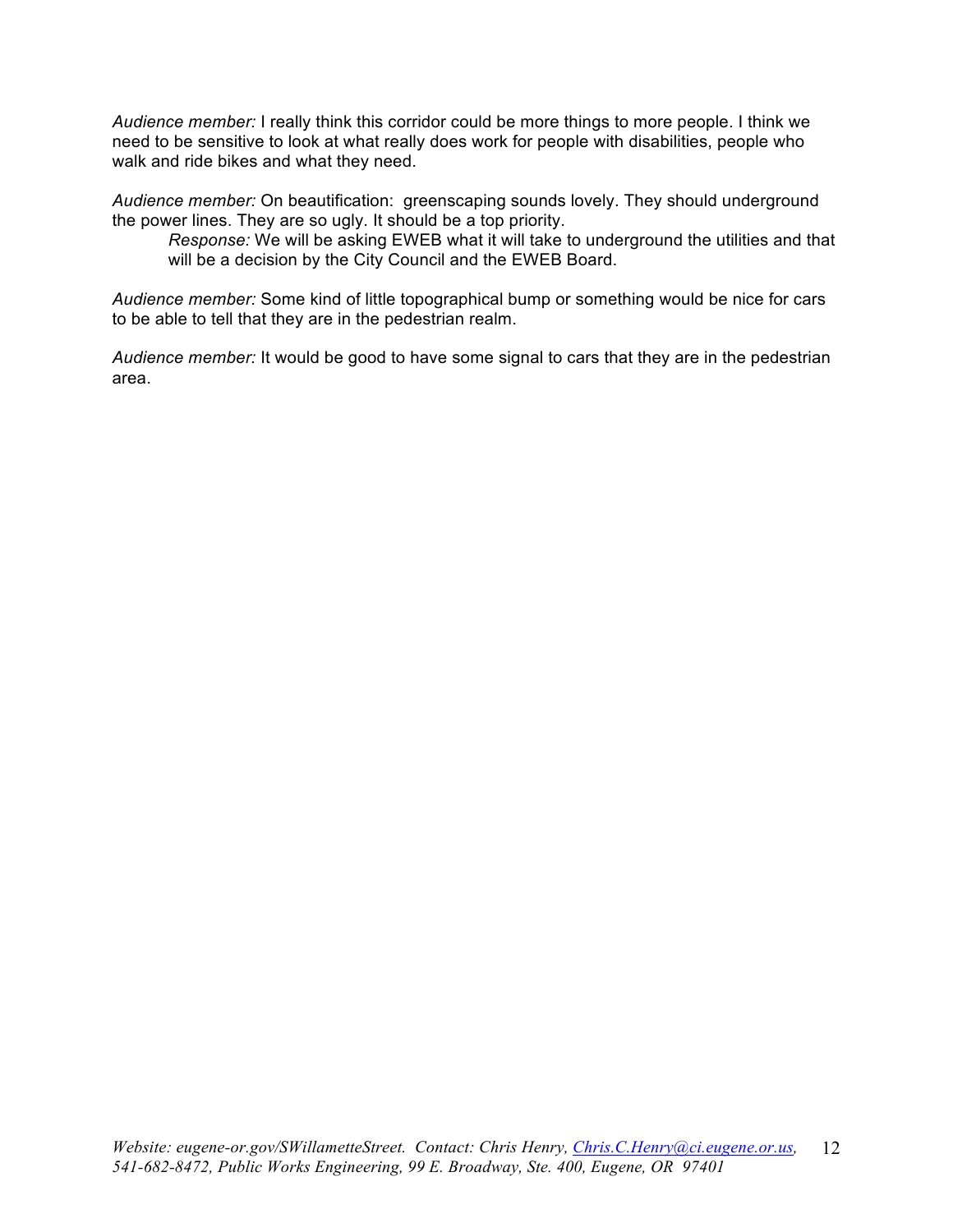| One thing I want to make sure is front and center in the plan is:                                   | After this evening, I am most encouraged by:                                                                                                        |
|-----------------------------------------------------------------------------------------------------|-----------------------------------------------------------------------------------------------------------------------------------------------------|
| Complete integrated design                                                                          | Principles for aesthetics, livability, social public<br>space                                                                                       |
| Long term, holistic, integrated, forward thinking                                                   | How many people showed up! Good notification<br>from City and interested parties/groups                                                             |
| Sense of place                                                                                      | Good sense by participants - excellent points by<br>all (most)                                                                                      |
| Balance between the modes                                                                           | Discouraged by the lack of opinions by those<br>living South of 29th Avenue                                                                         |
| There is a sensible and safe solution as well as info mailed to Rob<br>Inerfeld                     | Sorry. I could not stay.                                                                                                                            |
| The street is for everyone. It needs to be more attractive to walkers,<br>bikers, and transit users | Number in attendance, recyclable plates.                                                                                                            |
| Safety for all esp. peds and cyclists                                                               | The variety of helpful community suggestions.                                                                                                       |
| Maintaining a balance that keeps the existing vitality on Willamette.                               | The great process                                                                                                                                   |
| SAFETY FOR ALL. Ingress, egress on Will is crazy and scary (I'm a<br>car driver)                    | People caring, showing up, and getting involved.                                                                                                    |
| To consider equal priorities for various transportation modes: bike,<br>ped, bus AND car            | Vocalization of bike and ped advocates.                                                                                                             |
| Safety for everyone                                                                                 | Citizen turnout                                                                                                                                     |
| Equal accommodation of peds/bikes/transit and autos and<br>reclamation of parking intrusions.       | The openness of staff/consultants to consider<br>unconventional approaches/ideas. If it goes rigid<br>with engineering "RULES" it will be resisted. |
| Add right-of-way width for sidewalks, landscaping, and buffer bike<br>lanes.                        |                                                                                                                                                     |
| I want biking and walking and driving to be safe along Willamette.                                  |                                                                                                                                                     |
| Help many types of travelers to safely use the corridor                                             |                                                                                                                                                     |
| Willamette should be safe for people of all ages using all modes of<br>transportation.              | Support for bike infrastructure.                                                                                                                    |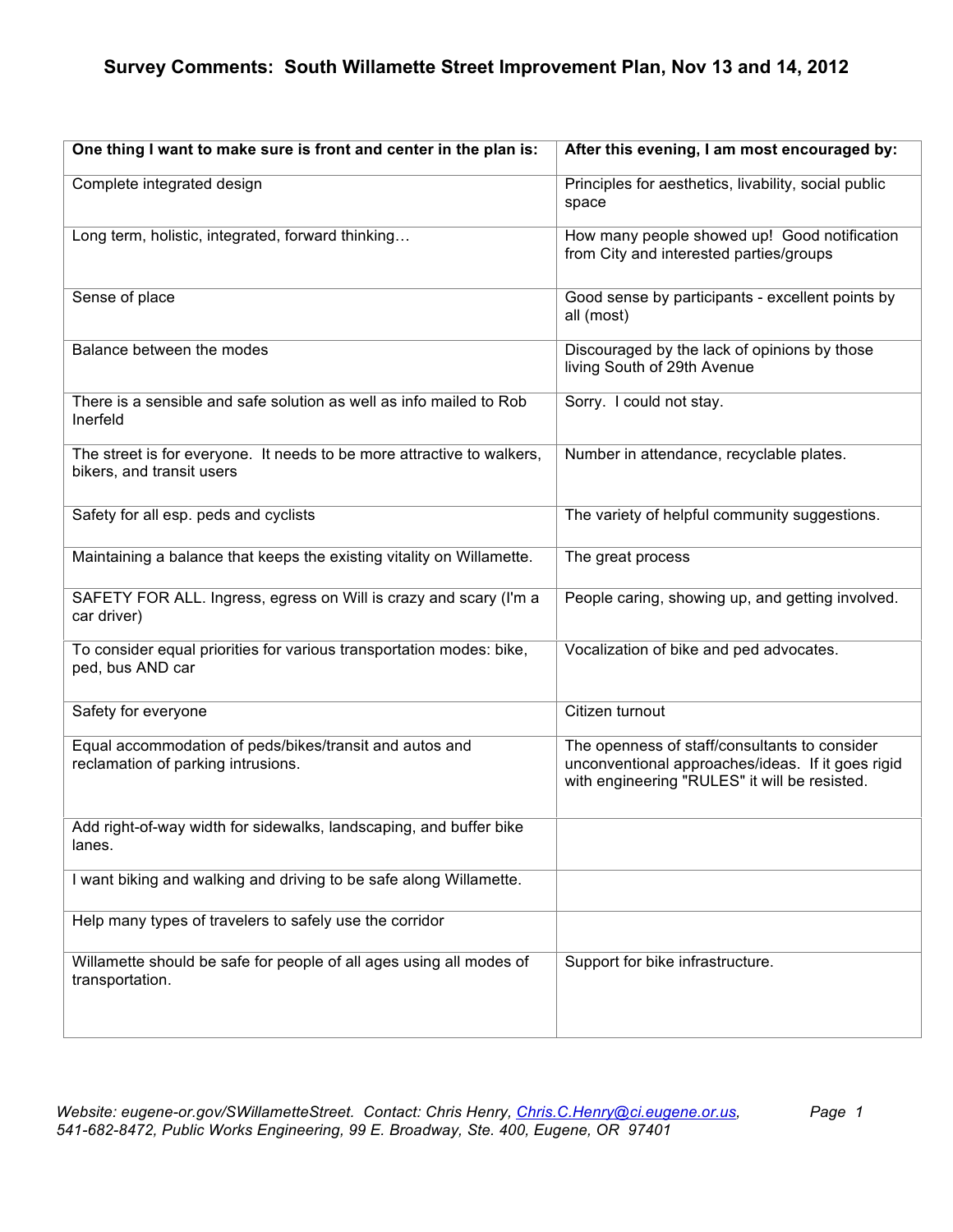| One thing I want to make sure is front and center in the plan is:                                                                                           | After this evening, I am most encouraged by:                                                                                                |
|-------------------------------------------------------------------------------------------------------------------------------------------------------------|---------------------------------------------------------------------------------------------------------------------------------------------|
| Equitable space for all modes - access along the street for<br>motors/ped/bike                                                                              | The variety of options being explored which                                                                                                 |
|                                                                                                                                                             | includes bike and ped access.                                                                                                               |
| This corridor needs a lot of fixing, not just pavement and re-striping                                                                                      | Good start by City. Tremendous potential for<br>improving corridor.                                                                         |
| <b>Beautification</b>                                                                                                                                       | The idea that the best ideas will come to the<br>forefront.                                                                                 |
| Street aesthetics improved                                                                                                                                  | The emphasis on "complete street"                                                                                                           |
| Business interests are foremost in the plan                                                                                                                 | Discouraged by the possibility of adding bike<br>lanes to the street!                                                                       |
| Consideration of the needs of business and property owners                                                                                                  | Diverse opinions including consideration of those<br>not present. i.e. the vast majority of car users.<br>Statistical info was very helpful |
| There is not a parallel/alternate route to access Willamette.                                                                                               | The number of people who want to access the<br>businesses on S Willamette.                                                                  |
| Not overbuilding multi residences on street. (like the new one on<br>24th Place and Willamette). Supporting successful small<br>businesses.                 |                                                                                                                                             |
| Traffic calming that incorporates bike lanes to vegetated stormwater<br>system                                                                              |                                                                                                                                             |
| Family destination oriented, multi-modal road design (not<br>thoroughfare capacity)                                                                         | Overwhelming community need/support for<br>bike/multi-modal transit on S Willamette                                                         |
| <b>Bike lanes</b>                                                                                                                                           | The timeline to make changes                                                                                                                |
| Physical safety from cars for bicyclists. Please have a physical<br>barrier!                                                                                | Mention of bikes and peds having dedicated lanes                                                                                            |
| Adequately wide bike lanes (at least 6 feet)/paint the crosswalks!                                                                                          | Nothing. The opening comment that stated that<br>there was no room on the road for bikes was<br>beyond insulting. Bikes Belong!             |
| Traffic flow with bike lanes on street. Two lane traffic with center turn<br>out, 3 lane total. We need to keep traffic on Willamette not send<br>elsewhere | Keeping business and property owners in mind                                                                                                |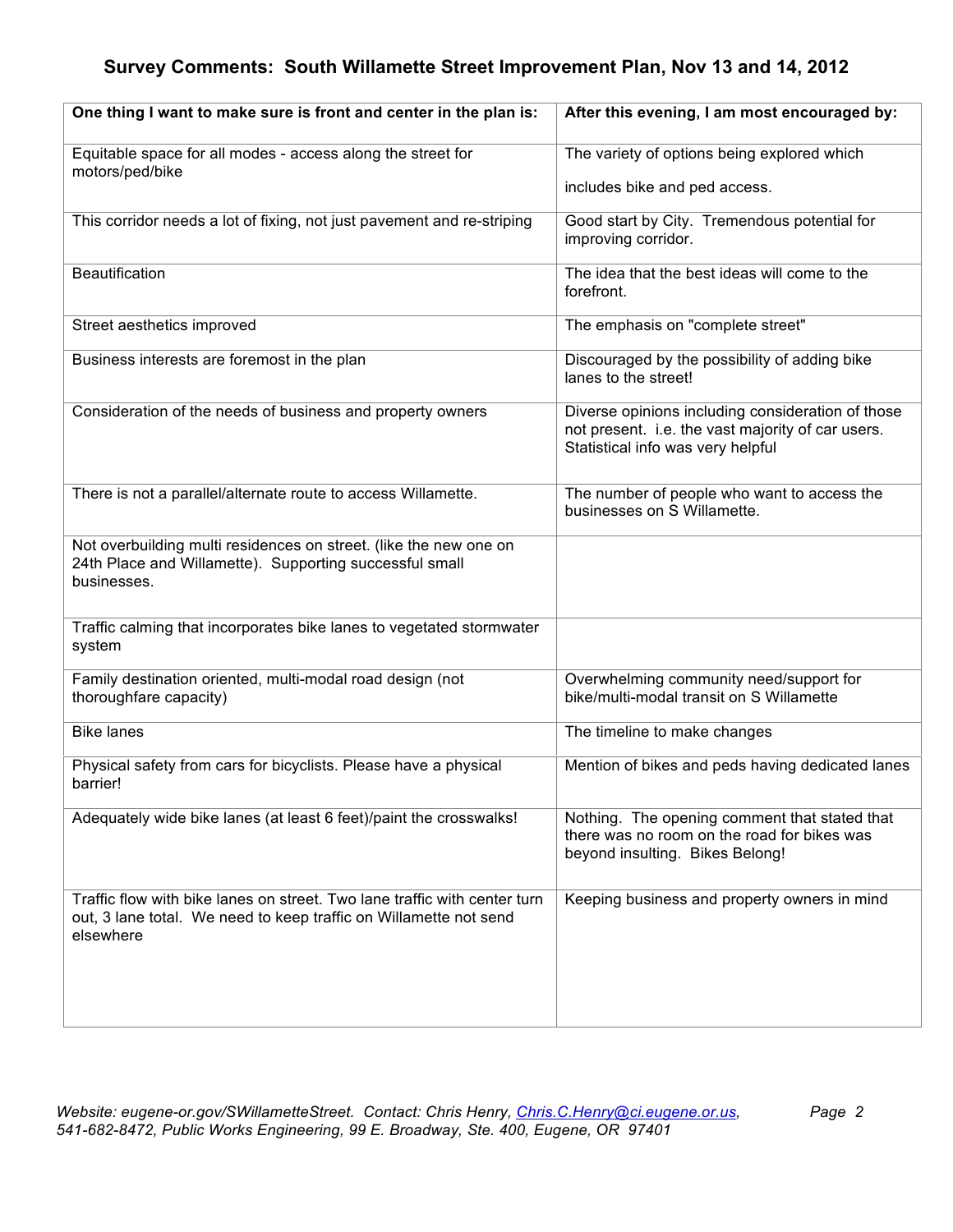| One thing I want to make sure is front and center in the plan is:                                                                                                                                                       | After this evening, I am most encouraged by:                                                                                                                                                                                              |
|-------------------------------------------------------------------------------------------------------------------------------------------------------------------------------------------------------------------------|-------------------------------------------------------------------------------------------------------------------------------------------------------------------------------------------------------------------------------------------|
| <b>Bike lanes</b>                                                                                                                                                                                                       | The focus on "complete streets"                                                                                                                                                                                                           |
| Bike lanes on the street will help peds as well as calm traffic                                                                                                                                                         | Not much. There are a lot of confusing questions,<br>people didn't get their personal questions<br>answered as well as they could have.                                                                                                   |
| Possibility of parallel bike route. Reducing to 3 lanes with buses<br>using only lane available would make traffic flow unbearable.                                                                                     | Study by the City to arrive at solution.                                                                                                                                                                                                  |
| Safe movement of bikes on Willamette                                                                                                                                                                                    | You are considering bike/ped/wheelchair transit<br>since "concept" does not                                                                                                                                                               |
| Bike lanes and traffic stress reduction                                                                                                                                                                                 | The broad consensus in improving the state of the<br>street                                                                                                                                                                               |
| On street bike lanes (although separation would be awesome!)                                                                                                                                                            | Landscaping and utilities changes possibilities                                                                                                                                                                                           |
| Would love to see bike lane between 18th and 24th as well                                                                                                                                                               | Needed to leave early                                                                                                                                                                                                                     |
| Bike lanes with no car parking to the right of it since the lanes are<br>always put in the door zone.                                                                                                                   | I am discouraged by staff's reluctance to slow<br>traffic. Also seems like Eugene spends a huge<br>amount of its funds on the city planners, and the<br>hired consultants. Maybe we could skip the<br>planners and just hire consultants. |
| <b>Bike lanes</b>                                                                                                                                                                                                       | Openness to different design options                                                                                                                                                                                                      |
| Reduction of through traffic. Two travel lanes w/center turn lane and<br>on-street bike lanes                                                                                                                           | level of interest/turn-out for workshop                                                                                                                                                                                                   |
| Good bicycle access on Willamette                                                                                                                                                                                       | The turnout! Must have been the pizza!                                                                                                                                                                                                    |
| Bike lanes on street, 2 travel, 1 turn lane                                                                                                                                                                             | This appears to be your goal - good!                                                                                                                                                                                                      |
| Creating bike lanes whether separated or on street. BUT if we could<br>increase buses to every 10-20 min I would prefer bus to bike. I<br>commute from S Will to Valley River and if it was faster I would take<br>bus. | Project appears very bike friendly.                                                                                                                                                                                                       |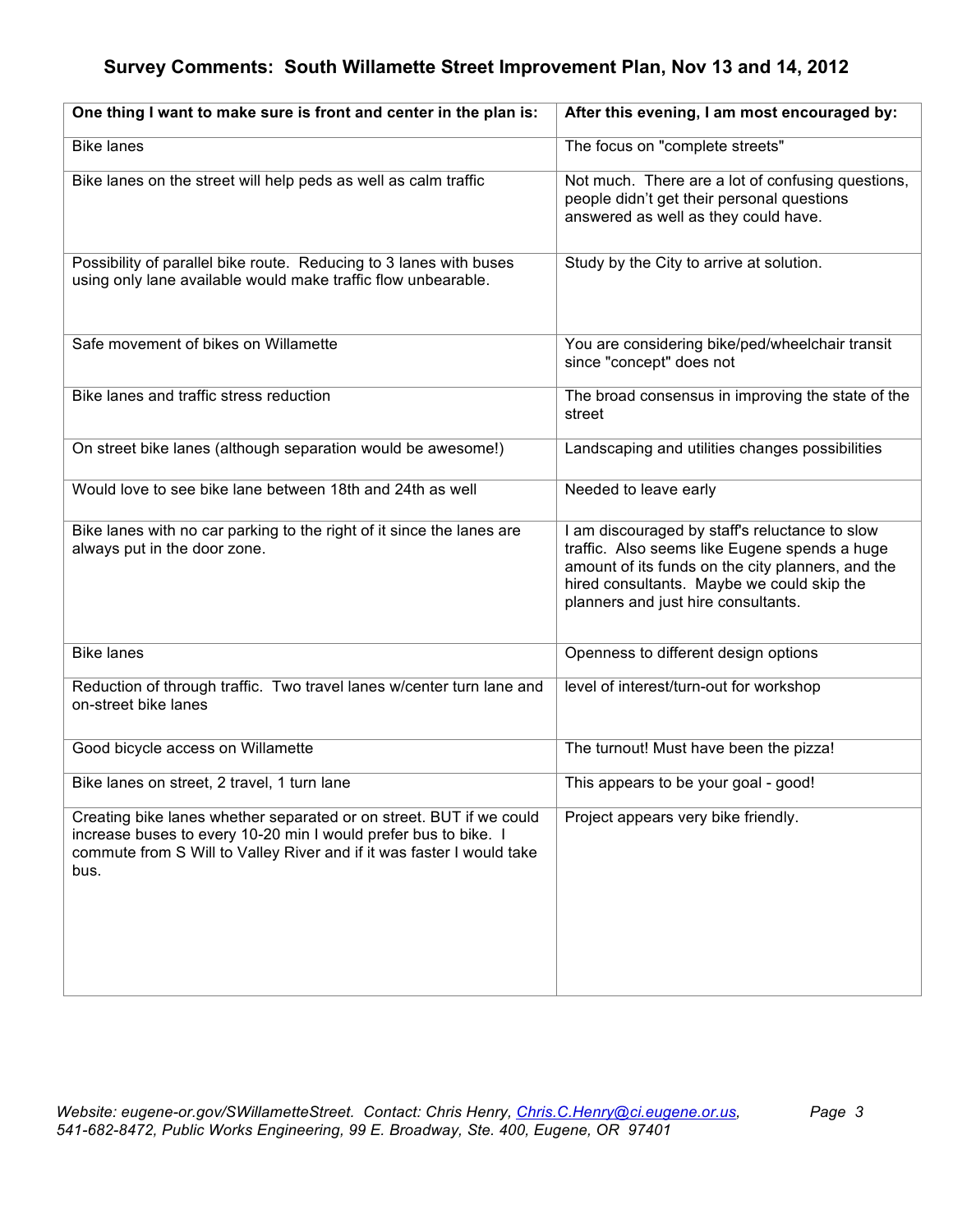| One thing I want to make sure is front and center in the plan is:                                                                                                                                                                                                                                                                                                                   | After this evening, I am most encouraged by:                                                                                                              |
|-------------------------------------------------------------------------------------------------------------------------------------------------------------------------------------------------------------------------------------------------------------------------------------------------------------------------------------------------------------------------------------|-----------------------------------------------------------------------------------------------------------------------------------------------------------|
|                                                                                                                                                                                                                                                                                                                                                                                     |                                                                                                                                                           |
| Make it so parents are comfortable biking with their kids. Aesthetic<br>improvements could go a long way toward slowing traffic in a natural<br>manner. Ideally thru a combination of public (brick sidewalks) and<br>private (signage, lighting, awnings). Plantings, underground utilities,<br>etc. could make a big difference. Driveway consolidation would be a<br>great step. | That city staff (Chris Henry et al) seem to<br>genuinely care about improving bike transit in that<br>corridor, as well as including all types of users.  |
| Good facilities for bikes                                                                                                                                                                                                                                                                                                                                                           | Consideration being given to a cross-section with<br>bike lanes, 2 travel lanes, one turn lane, like the<br>"road diet" concept.                          |
| <b>Bicycle safety</b>                                                                                                                                                                                                                                                                                                                                                               | Turnout was encouraging                                                                                                                                   |
| On street bike lanes                                                                                                                                                                                                                                                                                                                                                                | The emphasis in the presentations on balanced<br>multi-modal usage, not just traffic                                                                      |
| Putting bike lanes on the street would make it safer/better for bikes<br>and peds alike - both by getting bikes off the sidewalk and by the<br>bike lane buffering the sidewalk. As density in the corridor grows,<br>walking and bicycling must become a bigger part of the modes split.<br>Also access control MUST be a part of it.                                              | Near-consensus that better facilities for walking<br>and bicycling on S Willamette is desired and<br>needed.                                              |
| I would like a safer more accessible bicycle experience                                                                                                                                                                                                                                                                                                                             | Finally looks like we will get an improved and<br>hopefully more aesthetically pleasing<br>transportation corridor.                                       |
| Less cars, more safety for bikes and peds                                                                                                                                                                                                                                                                                                                                           |                                                                                                                                                           |
| Bike lanes and an aesthetic that encourages people to walk and<br>enjoy the area                                                                                                                                                                                                                                                                                                    |                                                                                                                                                           |
| Improve safety for foot and bike traffic                                                                                                                                                                                                                                                                                                                                            | Plans to extend bike paths. Need to add a<br>striped/lighted crosswalk for entering Market of<br>Choice at the True Value/Citibank end of parking<br>lot. |
| Safety for bikes, pedestrians                                                                                                                                                                                                                                                                                                                                                       | Variety of ideas offered including public use/social                                                                                                      |
| Encourage people to leave their cars at home                                                                                                                                                                                                                                                                                                                                        |                                                                                                                                                           |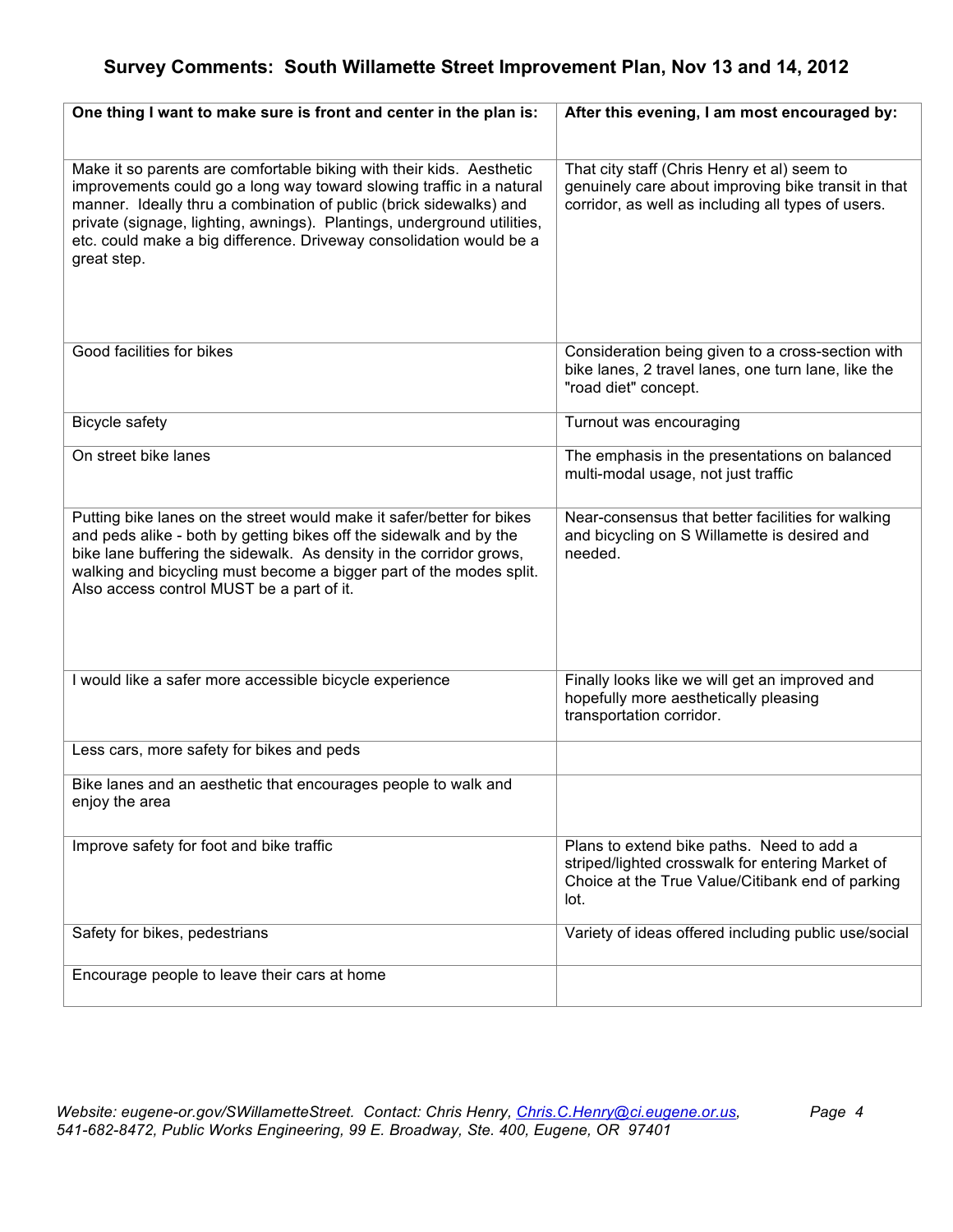| One thing I want to make sure is front and center in the plan is:                 | After this evening, I am most encouraged by:                                                                                                                                   |
|-----------------------------------------------------------------------------------|--------------------------------------------------------------------------------------------------------------------------------------------------------------------------------|
|                                                                                   |                                                                                                                                                                                |
| Bikes and pedestrians are apart                                                   | You are talking about peds being apart from bikes<br>- YES! Also that the buildings will be nice.                                                                              |
| Clear bike/ped travel corridors                                                   | Inclusion of ped and bicycle needs and services                                                                                                                                |
| Ability to safely travel with children along the corridor as a ped or<br>cyclist. | The decorum of the presenters. Thank you.                                                                                                                                      |
| Clear division of a shared bike/ped path                                          | The # of people concerned re. changing a short<br>but dangerous section of Willamette.                                                                                         |
| Enhancing access for walking and biking.                                          |                                                                                                                                                                                |
| Bikes on Willamette and safer ped environment                                     | Community interest                                                                                                                                                             |
| Disincentives to drive, encouragement for non-motorized travel.                   | The turnout                                                                                                                                                                    |
| Inclusion of bike lanes and ped improvements                                      | The interest in making a bikeway. It has to be<br>safe from the cars.                                                                                                          |
| Pedestrian and bike friendly/safety                                               | Something might improve in the not-too-distant<br>future.                                                                                                                      |
| Bike lanes and better sidewalks                                                   | The fact that things might change, however I hope<br>it happens while I am still able to walk and bike!!                                                                       |
| A way to bike and walk safely                                                     | Outstanding turnout. Need a larger facility.                                                                                                                                   |
| Bike lanes and better sidewalks                                                   | It is clear the project team is hearing what the<br>users and future users see as needs for the street.<br>It is great to see such a large population at a<br>community forum. |
| Making walking/biking pleasing and safe and sustainable                           | Any changes to Willamette                                                                                                                                                      |
| Good separation between traffic and walkers.                                      | The fact that planners sincerely want smart<br>community input and are open to affordable<br>creative solutions they've NOT yet imagined.                                      |
| Bike and ped improvements                                                         | All the ideas, especially ones improving ped and<br>bike                                                                                                                       |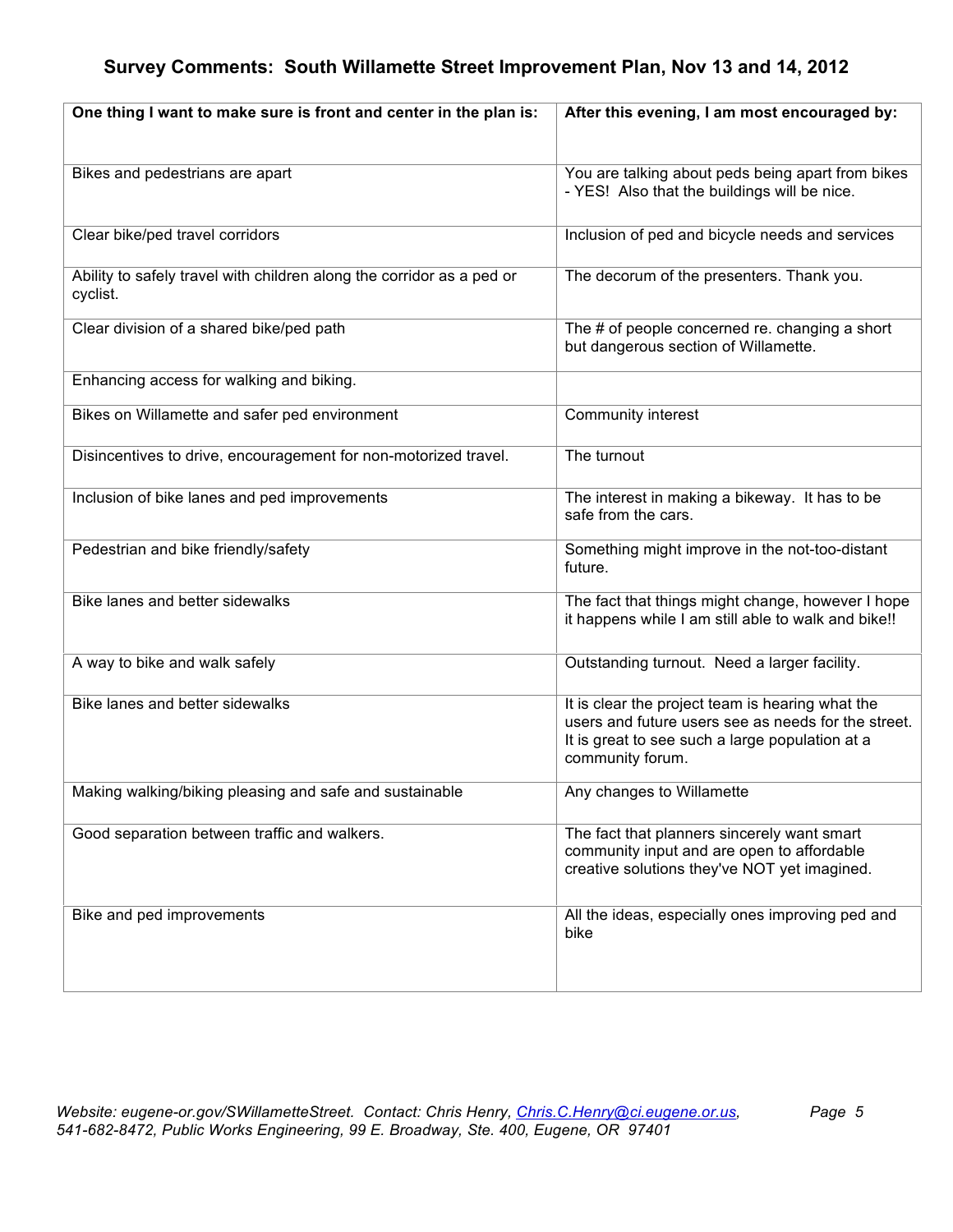| One thing I want to make sure is front and center in the plan is:                                                                                                                                                                                                                                                                                                                                                                                                                                                                                                                                                                                                                                                                                                                                 | After this evening, I am most encouraged by:                                                                                  |
|---------------------------------------------------------------------------------------------------------------------------------------------------------------------------------------------------------------------------------------------------------------------------------------------------------------------------------------------------------------------------------------------------------------------------------------------------------------------------------------------------------------------------------------------------------------------------------------------------------------------------------------------------------------------------------------------------------------------------------------------------------------------------------------------------|-------------------------------------------------------------------------------------------------------------------------------|
| Multi-modal: safe walking and biking for FAMILIES                                                                                                                                                                                                                                                                                                                                                                                                                                                                                                                                                                                                                                                                                                                                                 | The number of people!                                                                                                         |
| Pedestrian and bike lane options                                                                                                                                                                                                                                                                                                                                                                                                                                                                                                                                                                                                                                                                                                                                                                  | I loved the patience, knowledge and respect that<br>Chris showed toward the audience.                                         |
| "exposure" is first priority: pedestrians given highest, bikes next, cars<br>last                                                                                                                                                                                                                                                                                                                                                                                                                                                                                                                                                                                                                                                                                                                 | high concern for non-auto transportation                                                                                      |
| Pedestrians                                                                                                                                                                                                                                                                                                                                                                                                                                                                                                                                                                                                                                                                                                                                                                                       |                                                                                                                               |
| Pedestrian friendly, inviting access. Storefronts closer to sidewalks.                                                                                                                                                                                                                                                                                                                                                                                                                                                                                                                                                                                                                                                                                                                            | Involvement of people from Portland                                                                                           |
| Pedestrian experience                                                                                                                                                                                                                                                                                                                                                                                                                                                                                                                                                                                                                                                                                                                                                                             | Full consideration of all transportation modes, not<br>just automobiles. For me, the ped experience is<br>the most important. |
| No bikes or skateboards on sidewalks. Make Willamette one way<br>from 20th to 24th to reduce congestion and make room for bike<br>lanes past the Civic Stadium site.                                                                                                                                                                                                                                                                                                                                                                                                                                                                                                                                                                                                                              | The number of people who wanted slower traffic<br>on Willamette and bike routes off Willamette                                |
| Sidewalks and driveways                                                                                                                                                                                                                                                                                                                                                                                                                                                                                                                                                                                                                                                                                                                                                                           |                                                                                                                               |
| Safety for pedestrians - free of roostertail sprays and drivers who<br>might at any moment hit a ped (me!)                                                                                                                                                                                                                                                                                                                                                                                                                                                                                                                                                                                                                                                                                        | Competency of the people running the meeting<br>(the women!) and thanks, Chris for a good job,<br>too.                        |
| Pedestrian access to businesses - safety                                                                                                                                                                                                                                                                                                                                                                                                                                                                                                                                                                                                                                                                                                                                                          | Some good ideas. I'm glad people are working on<br>solutions. The audience had some of the best<br>ones.                      |
| A better safer pedestrian environment with pedestrian crossings and<br>aesthetic separation btwn the high speed traffic and the sidewalk -<br>ie. planter boxes (concrete, 2' high) vs. just a flat planter strip. The<br>sidewalk design should include parallel bike parking btwn the curb<br>and ped walkway perhaps intersperse the concrete planter boxes<br>with bike parking spaces. Include topo/relief marker where sidewalk<br>intersects driveways so that the driver can feel that they are crossing<br>into the ped area. I would like to see the old wooden electric poles<br>and the traffic light poles replaced with modern sleek metal poles<br>that serve both as elect. poles, traffic lights, and as lower street<br>lights, and can accommodate banners for special events. | One way or another it's going to look better!                                                                                 |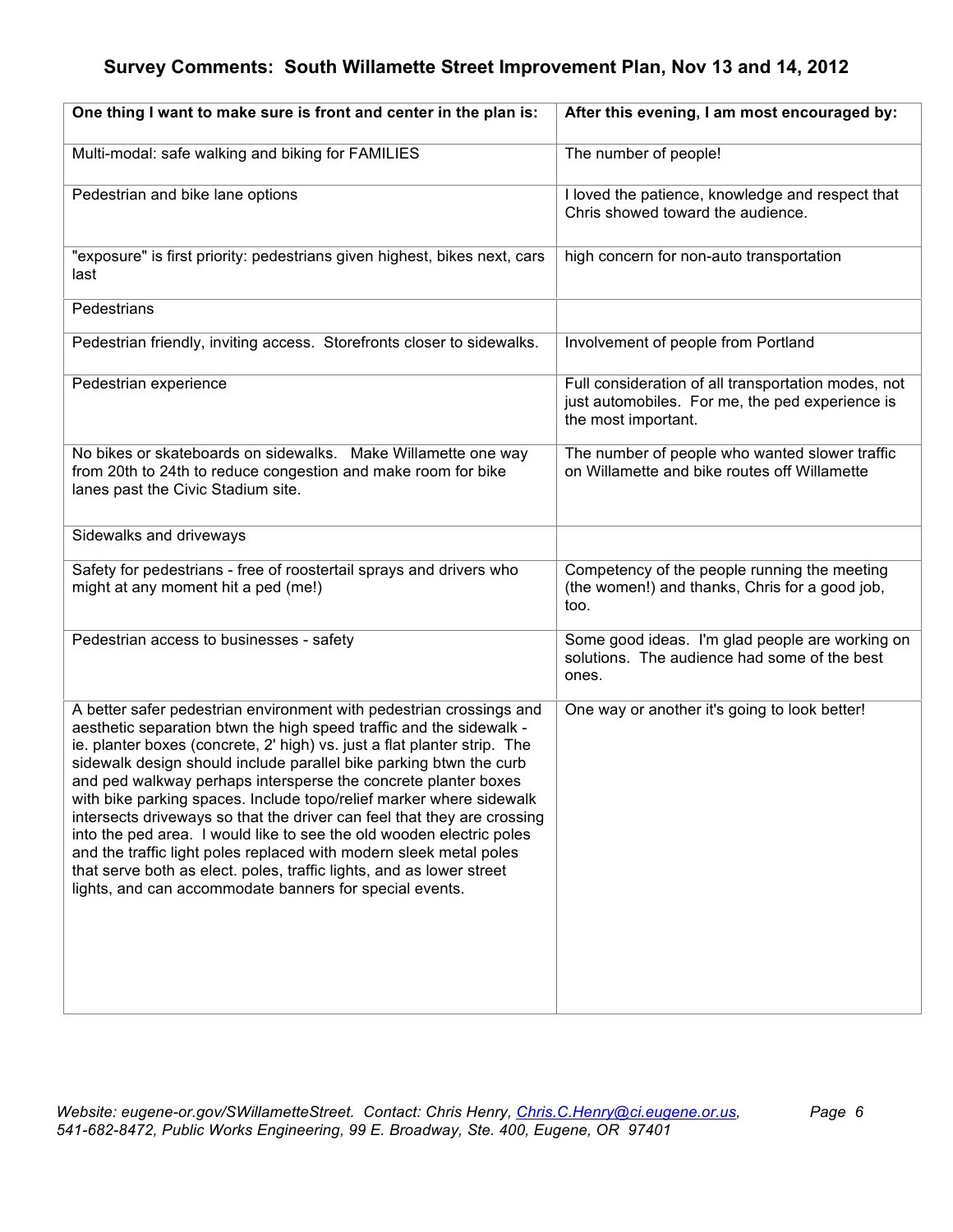| One thing I want to make sure is front and center in the plan is:                                                                                                                                              | After this evening, I am most encouraged by:                                               |
|----------------------------------------------------------------------------------------------------------------------------------------------------------------------------------------------------------------|--------------------------------------------------------------------------------------------|
| A safer and more pedestrian-friendly Willamette.                                                                                                                                                               | The fact that something may finally happen to<br>improve this part of Eugene.              |
| Sidewalks and more careful drivers                                                                                                                                                                             | All the planning that has happened so far and how<br>well laid out the plans are.          |
| traffic calming                                                                                                                                                                                                | bicycle advocacy in this city                                                              |
| less driveways, slower traffic                                                                                                                                                                                 | Comment: There was no mention of how climate<br>change might guide your direction/planning |
| isolate bus stops from car lanes                                                                                                                                                                               | Preparation for participation                                                              |
| To fix the problems created on 29th and make sure that we don't<br>create the same congestion problems on Willamette.                                                                                          | The city planners do seem to be aware of the<br>above problem.                             |
| A 3-lane alternative would force cars to stop behind buses. A bus<br>turn-out would not work well because it would significantly delay<br>buses, unless it is linked to a signal like one on Hilyard and 26th. |                                                                                            |
| Reduce speed, increase crosswalks (safe)                                                                                                                                                                       |                                                                                            |
| Slower traffic and more congestion are NOT the same thing. If it's<br>harder to drive and easier to use active transit options means less<br>cars, which means less congestion.                                | The participants overwhelming desire for safe,<br>separated bike facilities on Willamette. |
| Traffic flow improved                                                                                                                                                                                          |                                                                                            |
| Making sure it is less stressful to travel here.                                                                                                                                                               |                                                                                            |
| Close/consolidate driveways                                                                                                                                                                                    | City staff really wants to make this better :)                                             |
| Driveway consolidation                                                                                                                                                                                         | Discussion about bike ways                                                                 |
| Traffic has peaked and City plans do not (yet) reflect this fact                                                                                                                                               | large turnout                                                                              |
| Low impact development                                                                                                                                                                                         | I'm confident the City will hear great ideas from<br>cyclists.                             |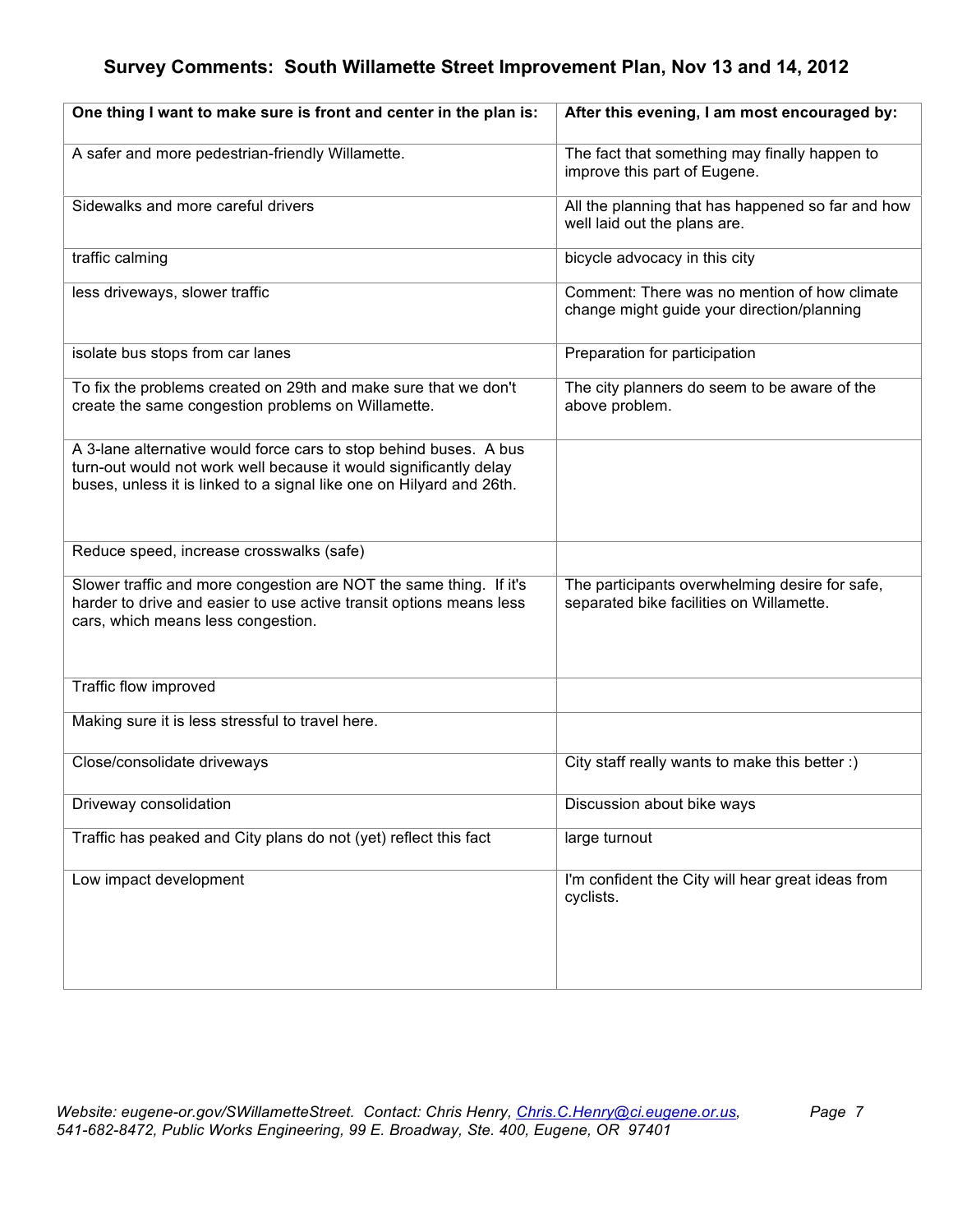| One thing I want to make sure is front and center in the plan is:                                                                                                                                                                                                                                         | After this evening, I am most encouraged by:                                                                                                                                                                  |
|-----------------------------------------------------------------------------------------------------------------------------------------------------------------------------------------------------------------------------------------------------------------------------------------------------------|---------------------------------------------------------------------------------------------------------------------------------------------------------------------------------------------------------------|
|                                                                                                                                                                                                                                                                                                           |                                                                                                                                                                                                               |
| Why are we limited to right-of-way? Use eminent domain to get<br>more right of way to do it right the 1st time.                                                                                                                                                                                           |                                                                                                                                                                                                               |
| Expand analysis to entire corridor i.e amazon, high, pearl, oak.<br>Make the whole flow better!                                                                                                                                                                                                           | Level of support for alt modes.                                                                                                                                                                               |
| Roundabouts                                                                                                                                                                                                                                                                                               |                                                                                                                                                                                                               |
| Run-off is huge and bioswales are a must!                                                                                                                                                                                                                                                                 | Good change                                                                                                                                                                                                   |
| <b>Trees</b>                                                                                                                                                                                                                                                                                              | An energetic citizen involvement. I appreciate the<br>City doing this planning process, not only to<br>improve transportation for cars, bikes and peds,<br>but in the process to make a better place to live. |
| Keep costs under control. Consider what impacts will be on other<br>alternate routes if Willamette becomes more difficult to get thru.<br>Recognize the dependency we have on the CAR. Also recognize<br>how the development at Civic Stadium may impact area.                                            |                                                                                                                                                                                                               |
| Coordinate with the rezoning project                                                                                                                                                                                                                                                                      |                                                                                                                                                                                                               |
| Street design and Trish's planning project need to work hand-in-hand<br>to create a sense of place to assure both designs will work together.<br>Work with police to enforce slow speeds and create a new norm of<br>how traffic moves thru space. I am stressed by the poor driving,<br>tailgating, etc. | Closure of driveways and possibility of reducing<br>speed.                                                                                                                                                    |
| Safer for bikes/peds. I'd love to see on-street separated bike lane<br>but if it can't be done well, then parallel route is my choice. High<br>density of driveways concerns me greatly.                                                                                                                  | Consideration of kids in the discussion.                                                                                                                                                                      |
| There are 2 gas stations and one lube in this area. Hindering traffic<br>into these locations would be devastating for those businesses.                                                                                                                                                                  | Please more vegetarian pizzas next time. This is<br>Eugene after all.                                                                                                                                         |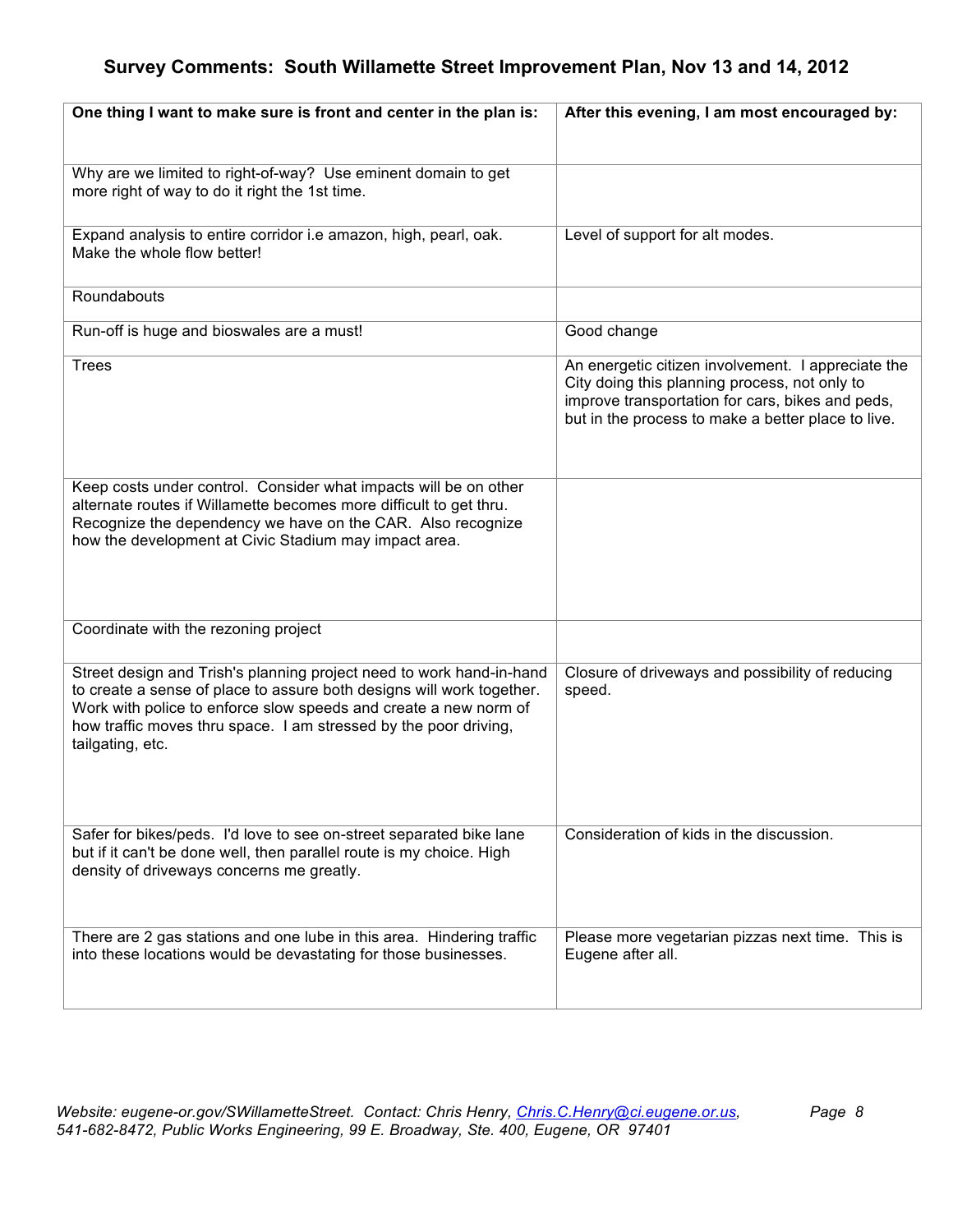

## Community Forum #1: Explore the Alternatives

Tuesday, November 13, 6-8 pm, Roosevelt Middle School Cafeteria, Eugene

Welcome and Introductions: Ellen Teninty, Cogito

Project Overview and Process : Chris Henry, City of Eugene

Clicker Questions  $#1,#2,$  and  $#3$ 

Existing Conditions & Design Elements: Scott Mansur, DKS Associates

Ideas and Questions from the Audience

Clicker Questions  $#4,#5,#6,#7$ 

Table Discussion

#### **CLICKER)QUESTIONS**

- 1. Willamette Street between 24<sup>th</sup> & 32<sup>nd</sup> Avenues has some problems.
	- A. Agree
	- B.)Disagree
	- C. Not sure

2. How do you usually travel on Willamette Street?

- A. Walk or mobility device (wheelchair, scooter)
- B. Bus
- C. Bike
- D. Car
- E. Other:

\_\_\_\_\_\_\_\_\_\_\_\_\_\_\_\_\_\_\_\_\_\_\_\_\_\_\_\_\_\_\_\_\_\_\_\_\_\_\_\_\_\_\_\_\_\_\_\_\_\_\_\_\_\_\_\_\_\_\_\_\_\_\_\_\_\_\_\_\_\_\_\_\_\_

3. Where is your neighborhood?

- A. South of 32<sup>nd</sup> Ave towards Spencer's Butte?
- B. East of Willamette Street towards Amazon Parkway
- C. West of Willamette Street towards Friendly Street
- D. Elsewhere: